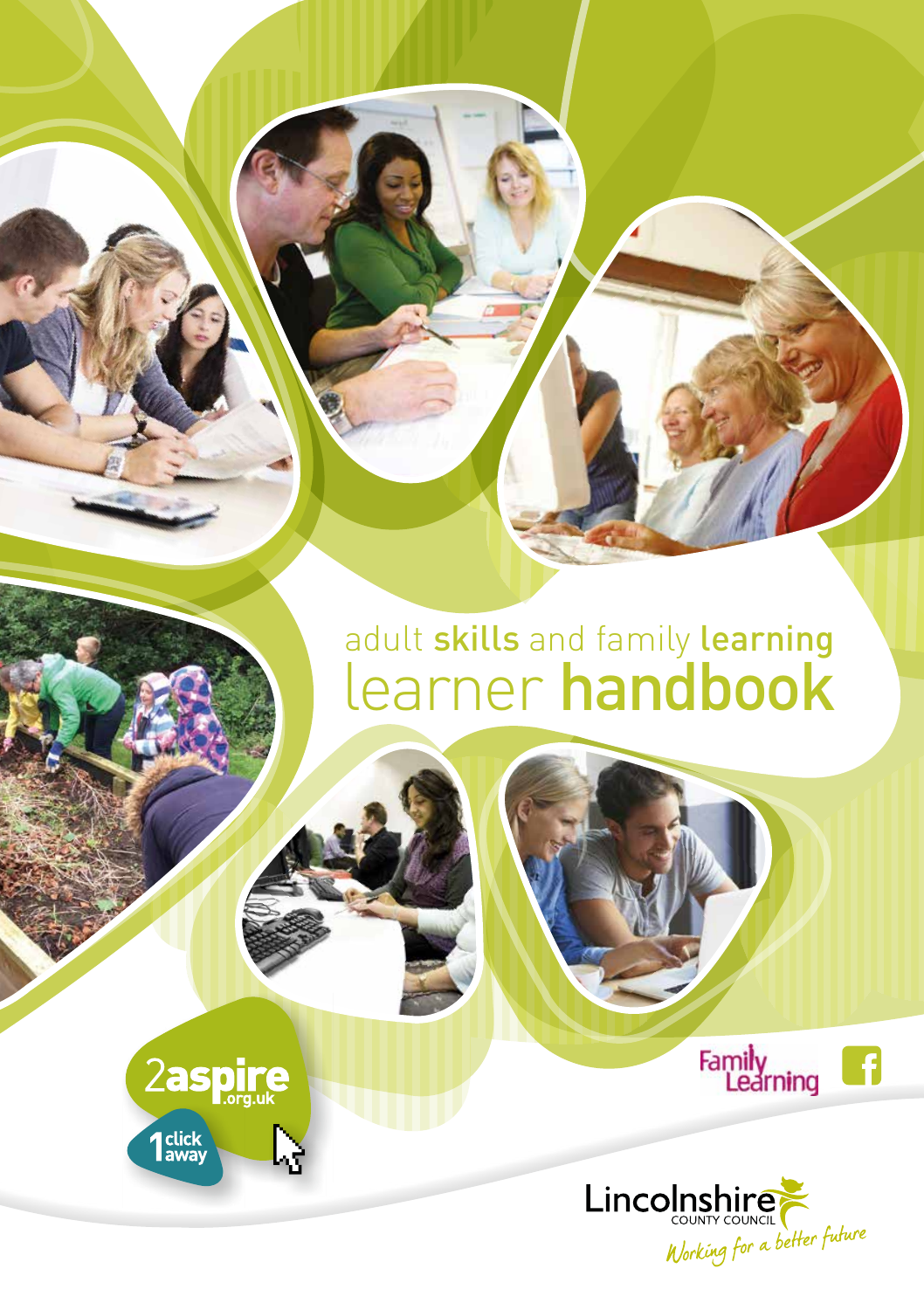# welcome

and thank you for enrolling on one of our courses.

This handbook contains information about the Adult Skills and Family Learning Service, what you can expect from us and what we expect from you.

Adult Skills and Family Learning Service staff work hard to provide specialist support should you require additional assistance, and a safe and supportive learning environment.

We hope you will enjoy your learning experience with the Adult Skills and Family Learning Service and welcome your feedback. If you're interested in other learning opportunities or fun activities that are school curriculum based, you can continue your learning experience by visiting our 2aspire website: www.2aspire.org.uk . If you need this information in a different format please let us know and we will try to provide it quickly.



Adult Skills and Family Learning Service will provide learning opportunities that:

- Allow you to develop your skills and confidence
- Encourage progression to further learning, volunteering and employment
- Improve Employability
- Promote the unique character of **Lincolnshire**
- Develop and promote physical and mental wellbeing and social inclusion
- Support children's achievement through the involvement of parents

#### **Adult Skills and Family Learning Service**

Lincolnshire County Council, Sleaford Area Office, Eastgate, Sleaford, NG34 7EN

**01522 782011** 

**Customer\_services@ lincolnshire.gov.uk**

**www.2aspire.org.uk**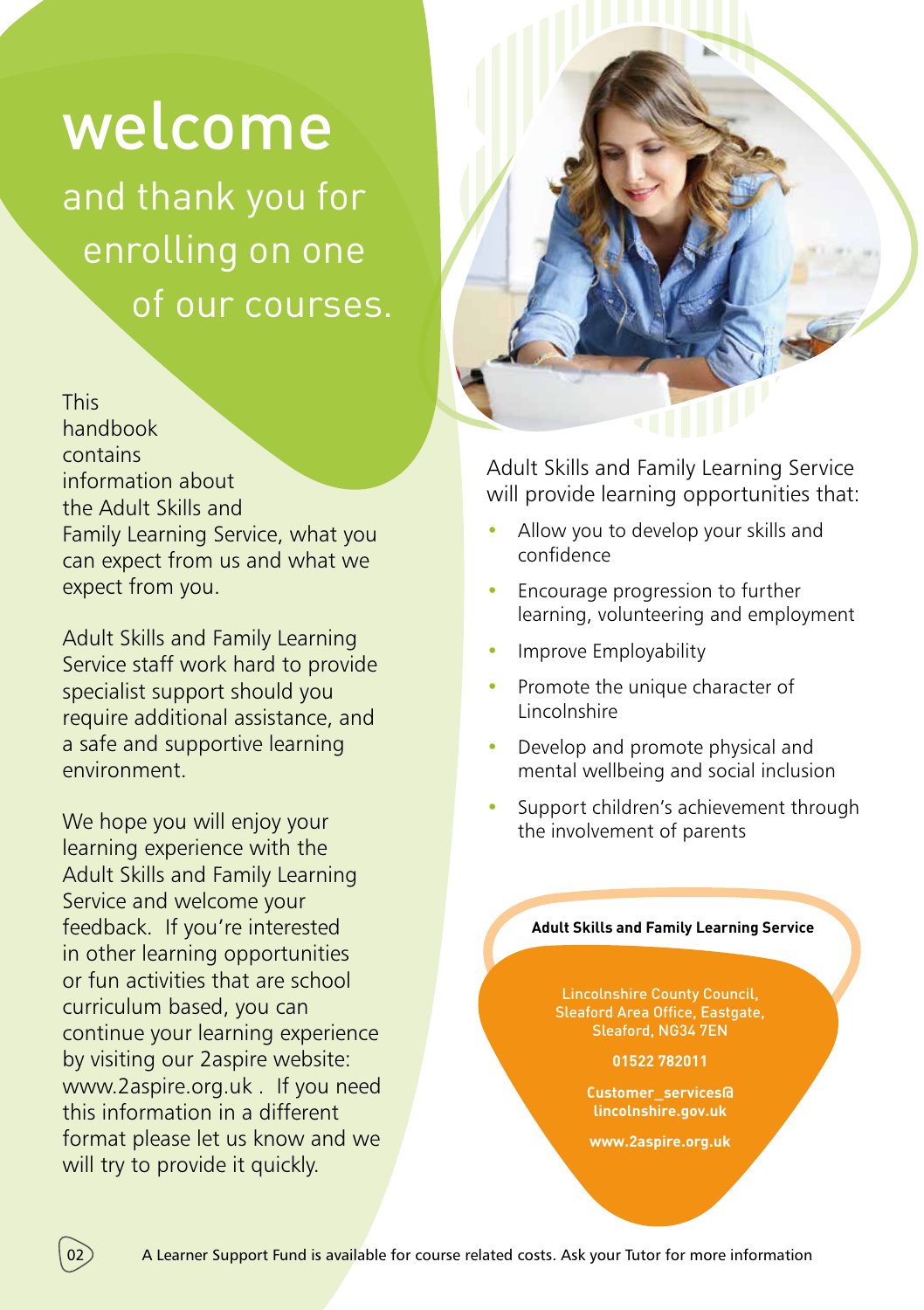Use this page to note down information for your course and other things your Tutor will tell you during your introduction.

| Course Title                          |  |
|---------------------------------------|--|
| <b>Start Date</b>                     |  |
| End Date                              |  |
| <b>Holiday Dates</b>                  |  |
| Start/End Time of Lessons             |  |
| Your Tutor's Name                     |  |
| Venue Contact No                      |  |
| Unique Learner Number                 |  |
| Health & Safety information           |  |
| The main exit from this classroom is: |  |
| The alternative route is:             |  |
| The assembly point is:                |  |
| In this class possible hazards are:   |  |
| The First Aid box is kept:            |  |
| First Aid is available from:          |  |
| <b>Notes</b>                          |  |
|                                       |  |
|                                       |  |





 $\sqrt{03}$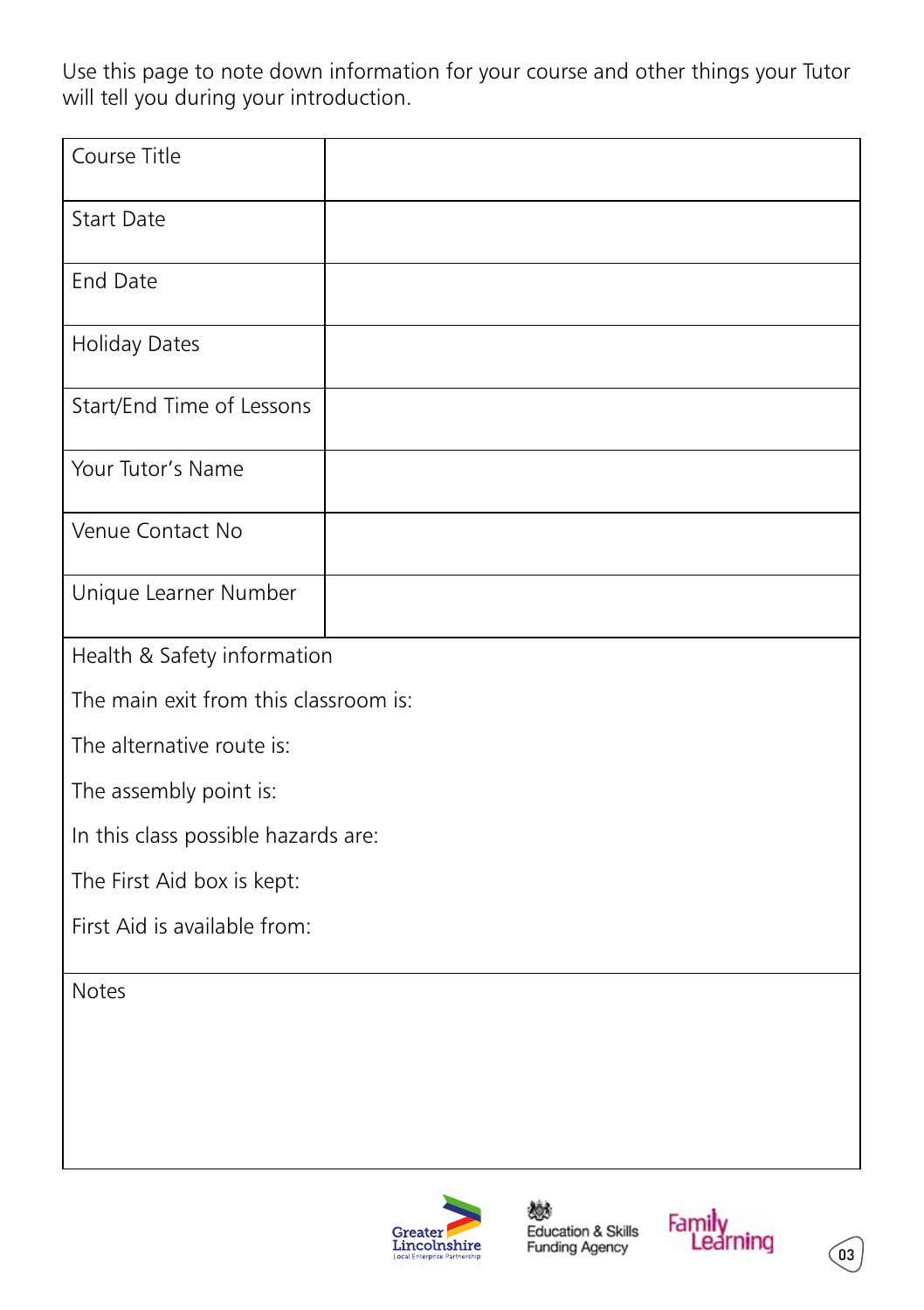## **Contents**

| Page<br>5<br>1 - Learner Charter/Code of Conduct |
|--------------------------------------------------|
| Page<br>2 - Learner Behaviour<br>6               |
| 3 - Learner Support<br>Page<br>7                 |
| Page<br>4 - Equality and Diversity<br>8          |
| Page<br>9<br>5 - Safeguarding                    |
| Page<br>11<br>6 - Health and Safety              |
| 7 - Health & Wellbeing<br>Page<br>12             |
| Page<br>13<br>8 - General Information            |
| 16<br>9 - Family Learning<br>Page                |
| 10 - Apprenticeships<br>Page<br>17               |
| 11 - Skills for Life<br>Page<br>17               |
| 18<br>12 - Digital Skills<br>Page                |
| Page<br>19<br>13 - Digital Safeguarding          |
| 20<br>14 - Volunteering Opportunities<br>Page    |
| 22<br>15 - Improving Employment Outcomes<br>Page |
| Page<br>23<br>16 - National Careers Service      |

While we make every effort to make sure that the information in this handbook is correct some changes may happen after printing. We will tell you of any changes that are likely to affect you as they happen during the year.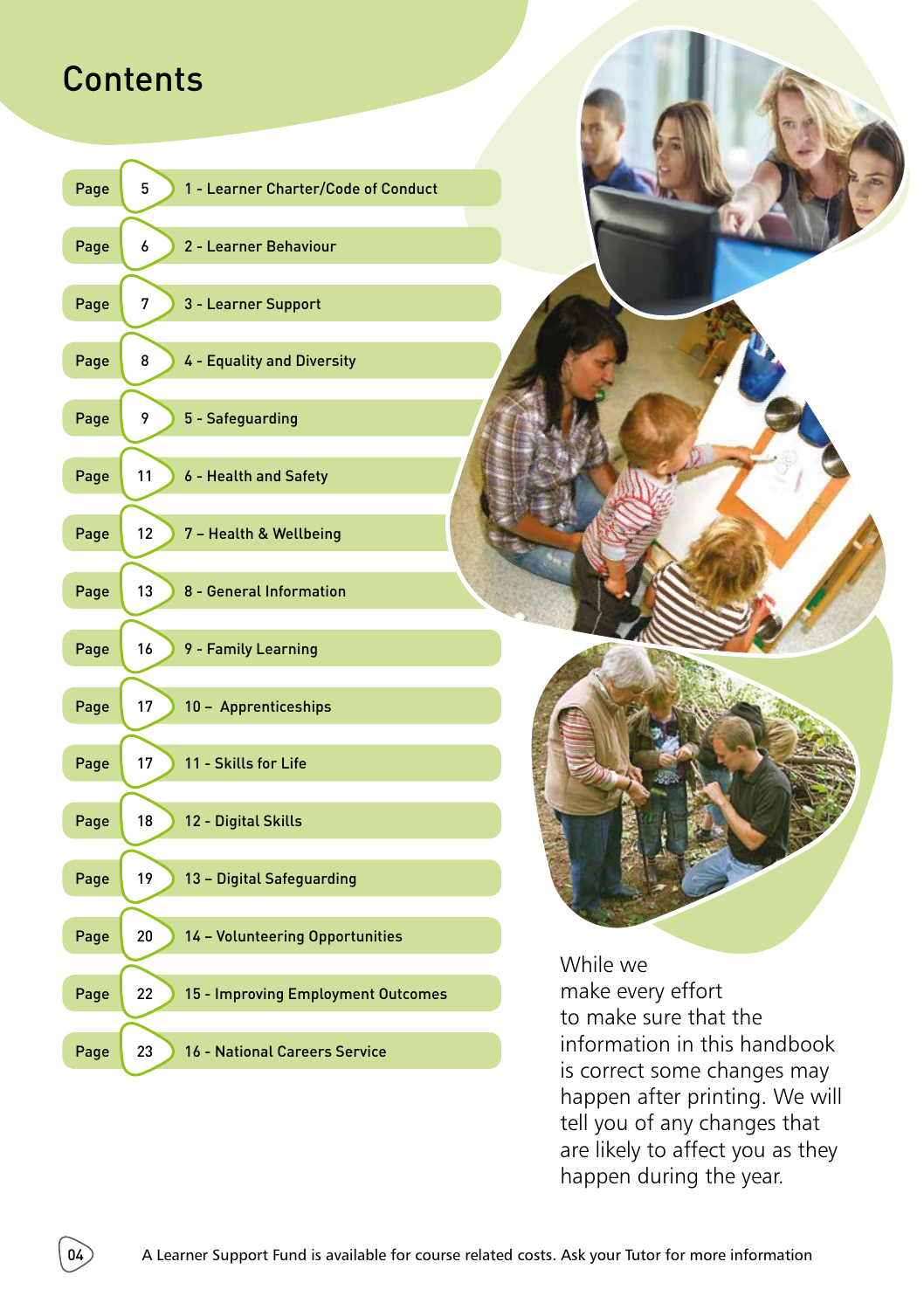#### Section 1 / Learner Charter/Code of Conduct

In order to ensure you have the very best learning experience possible to develop your understanding, skills and knowledge

#### We will:

- Ensure your course is right for you.
- Provide a full course introduction.
- Assess your own learning needs at the start of the course, and let you know
- how you are getting on during the course.
- If we can, we will give you extra help if you need it.
- Treat you with respect at all times and any information you give us will be
- treated in confidence
- Provide safe, healthy and supportive learning surroundings.
- Make checks on the quality of your course.
- Give you the chance to let us know what you found particularly helpful as well as the chance to complain if you are not happy. This is your course and we are always keen to hear any suggestions you may have about how it can be improved.

#### In order to help you get the most from your learning experience, you are responsible for:

- Following health and safety quidelines.
- Complying with the Learner Behavioural Policy provided on our 2 aspire website.
- Providing information about yourself on the enrolment form (this information is protected under the Data Protection Act).
- Letting us know if you need any help with your course.
- Agreeing with your Tutor what you hope to learn from your course.
- Completing your Memory Book or Personal Learning Record every session recording the progress you are making on your course.
- Telling your Tutor if you have a medical condition that may affect you during your course.
- Attending each session on time and telling your Tutor if you are going to be absent.
- Respecting others' differences, and listening to and being kind to your Tutor and fellow learners.
- Completing home time activities, where appropriate.
- Telling your Tutor if you have to leave a course before it finishes.
- Telling us if you change your address or telephone number.
- Completing satisfaction surveys about your course.
- Following the mobile phone code of conduct agreed with your Tutor.

#### We want to hear from you!

If you have any comments, suggestions for improvement, compliments or complaints please let us know. Please talk to your Tutor or contact the Customer Service Centre on **01522 782011**, email **Customer\_services@lincolnshire.gov.uk**.







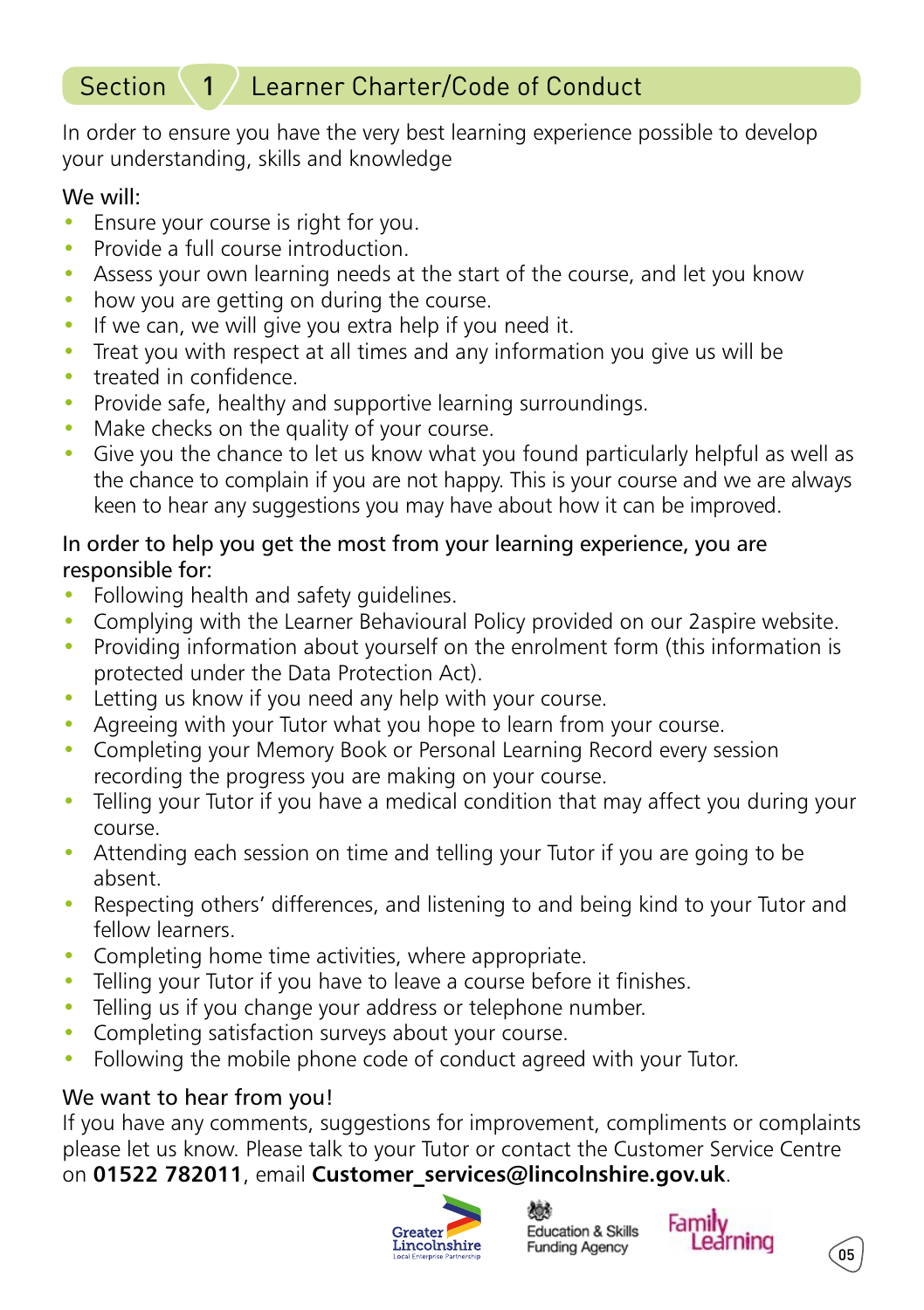### Section 2 / Learner Behaviour

#### Breaking the Code of Conduct

If your Tutor feels that you are not keeping to the agreed Code, the Tutor will meet with you to discuss the matter and agree how to tackle the problem. If he/she is not satisfied with the result, they will pass the matter on to their Senior Manager who will discuss it with you and see if a resolution is possible and agree further action. Full details of the process the Council will follow if learners do not keep to the Code of Conduct are provided on the 2aspire website.

Some very serious breaches of the Learner Code of Conduct may result in immediate disciplinary action - usually you will be asked to leave straight away.

These include:

- Serious written or verbal abuse, including racist, sexist, ageist, disablist and homophobic abuse
- Serious substance abuse before or during a class.
- Contravening exam, accreditation or assessment regulations
- Inappropriate use of IT equipment
- Very seriously disrupting the learning of other class members
- Violence against other learners, staff and volunteers

You also have the right to appeal at any stage of the disciplinary procedure, using the Complaints Procedure, and have the right to be accompanied by a friend or helper when attending any meetings with Managers.

If you think that Lincolnshire County Council (LCC) has broken the Code of Conduct please use the Complaints Procedure.

You can also use the Complaints Procedure to raise a grievance if you feel that you have been unfairly treated at any stage.

*Lincolnshire County Council's values are underpinned by the word respect which is for each other, staff and your learning environment. The Adult Skills and Family Learning Service actively promotes British Values of democracy, rule of law, individual liberty, mutual respect and acceptance of different faiths and beliefs.*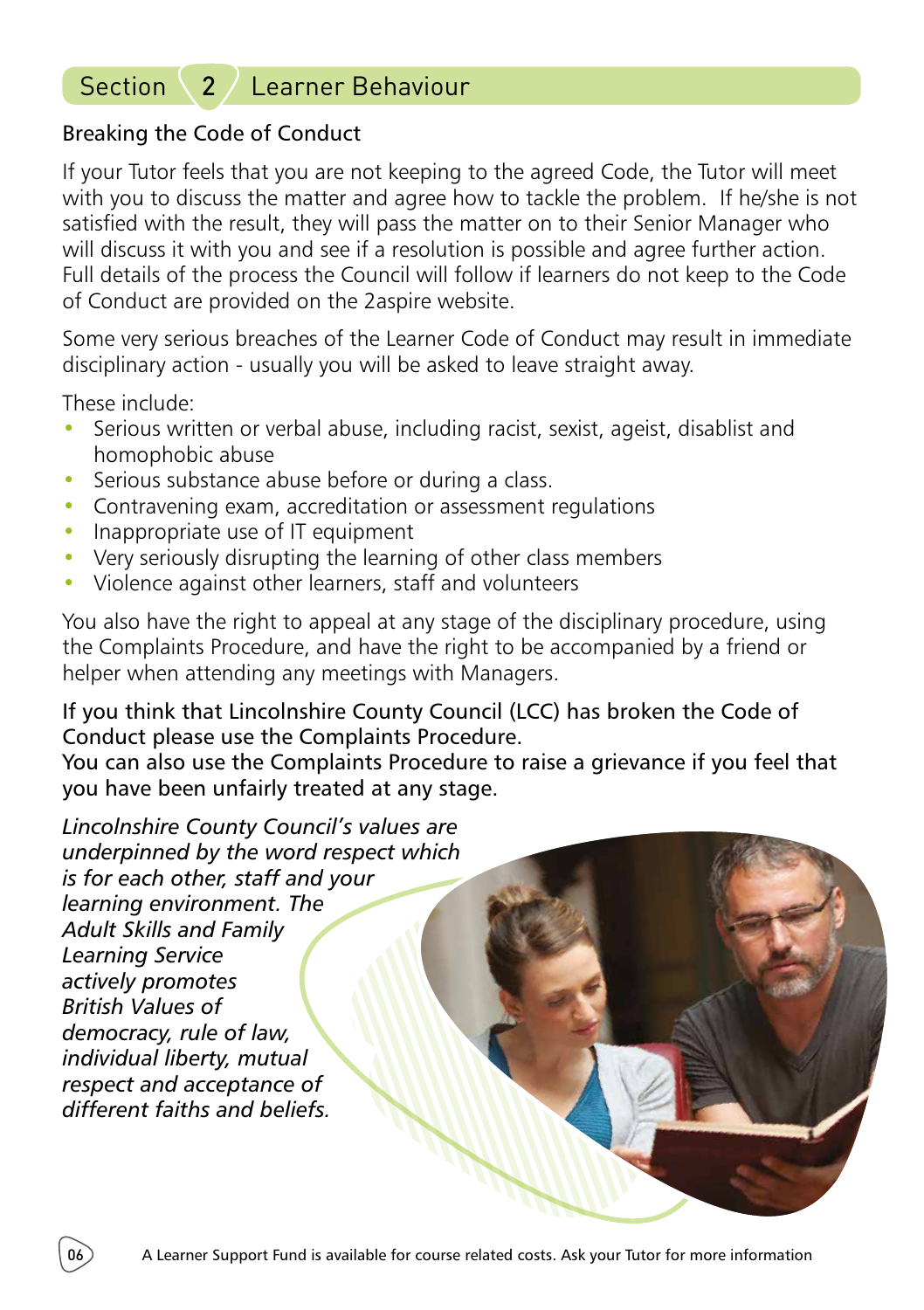### Section 3 / Learner Support

### Information About Our Course

We will provide you with free information so that you are aware of:

- What courses you can take first.
- What courses you can take next.
- Courses run by other organisations.
- Additional learning support.
- Information on childcare support.
- What qualifications are available on your chosen course
- Volunteering opportunities in your local area
- Employability provision in your local area if you would like help to look for work or career planning

We can also refer you to partner organisations for in depth guidance if we don't offer what you are looking for.

### Additional Learning Support

We can offer additional support for maths and English. You can work at your own pace and the Tutor will agree support for you.

If you think you need additional support in English or maths to complete your course please speak to your Tutor.

Extra support can be offered to help you in class if you have particular needs due to a disability, illness or learning difficulty.

### Learner Support Fund

Financial support may be available for course related costs such as childcare, course materials and transport to and from the venue. All requests are assessed on an individual basis. Please speak to your Tutor to find out if you are eligible.

### Help with Additional Learning Needs

If you have a disability or additional learning needs, we will do all we can to make any necessary adjustments. We want to help you get the most from your learning, and that means removing as many difficulties as we can.

Further information about Learner support is available on the 2aspire website. If you think you need any additional support please talk to your Tutor or another member of the Adult Skills and Family Learning Service.







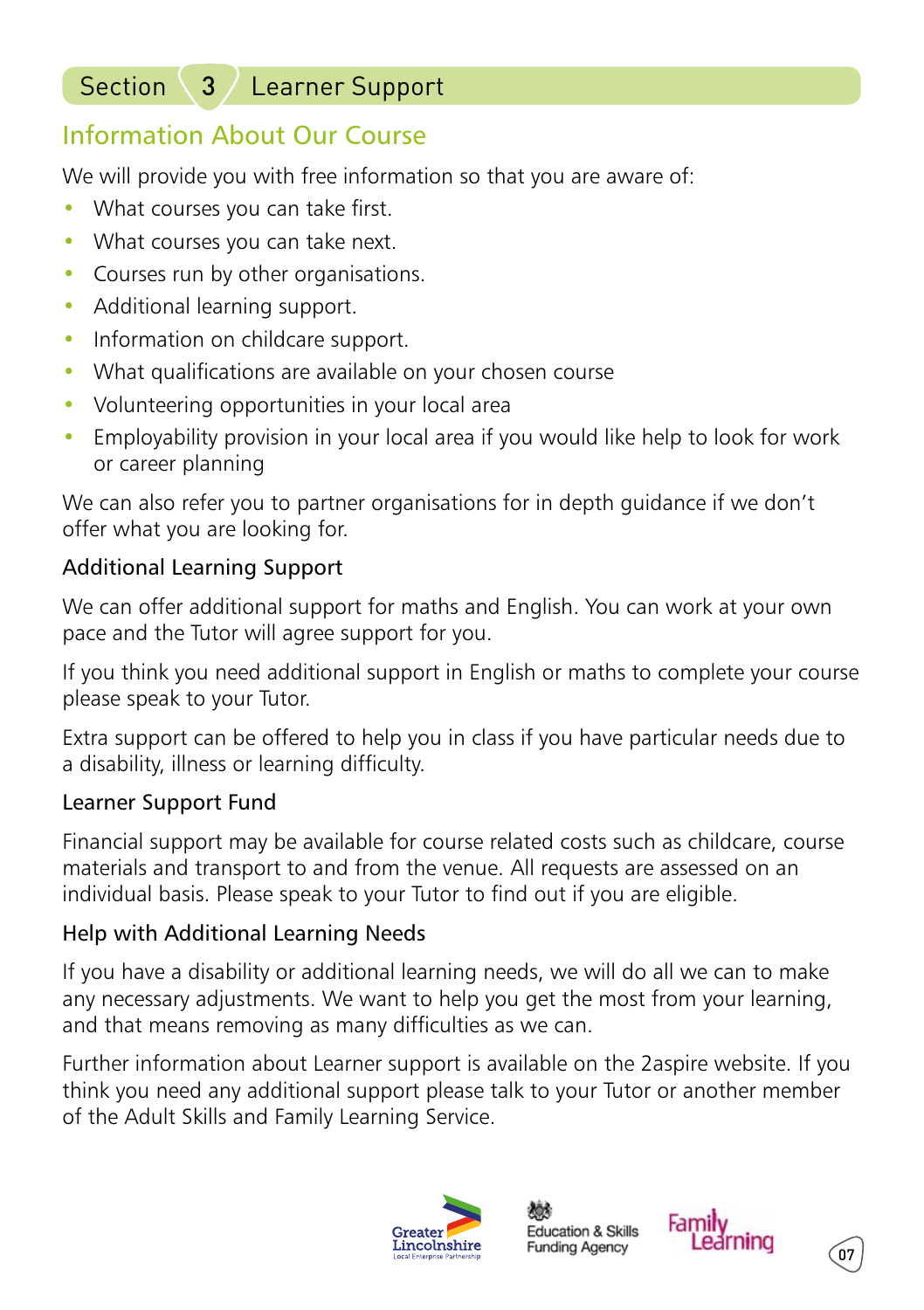### Section  $4 /$  Equality and Diversity

We are committed to providing the best possible learning opportunities for all our learners.

#### To achieve this we will:

- Ensure staff and learners avoid acting with bias, prejudice, abuse, harassment or offence.
- Not tolerate Bullying and Harassment. Lincolnshire County Council has a strict "No Bullying" policy.
- Ensure teaching materials and resources reflect the diverse society in which we live.
- Use positive images of all people in our community.
- Ensure opportunities exist for all learners to develop their skills and talents.
- Work with learners to remove any barriers to learning and achieving by providing specialist resources (subject to availability), support with examinations and additional learning support.
- Provide education and training opportunities for all, without discrimination, and treat learners with courtesy and respect.
- Make sure the premises we use are accessible, safe, clean and suitable for purpose.
- Listen to what our learners say and recognise that people have different ways of learning.
- Embrace diversity and encourage people to maximise their potential and be valued for the contribution they make to our community.
- Challenge unsuitable behaviour which offends or discriminates against fellow learners and/or staff.
- Make sure our staff are well trained, suitably qualified, appropriately vetted and supported so they can provide a high quality service.
- Provide information for learners, written in plain English. Information can be requested in large print, Braille, other languages and audio formats.
- Regularly consult with the wider community in order to monitor and evaluate the quality of our service delivery.

In accordance with the Race Relations (Amendment) Act 2000 and the Disability Discrimination Act (as amended by the Special Education Needs and Disability Act 2001 and Equality Act 2010), we will support the various needs of our learners to help them achieve their learning goals.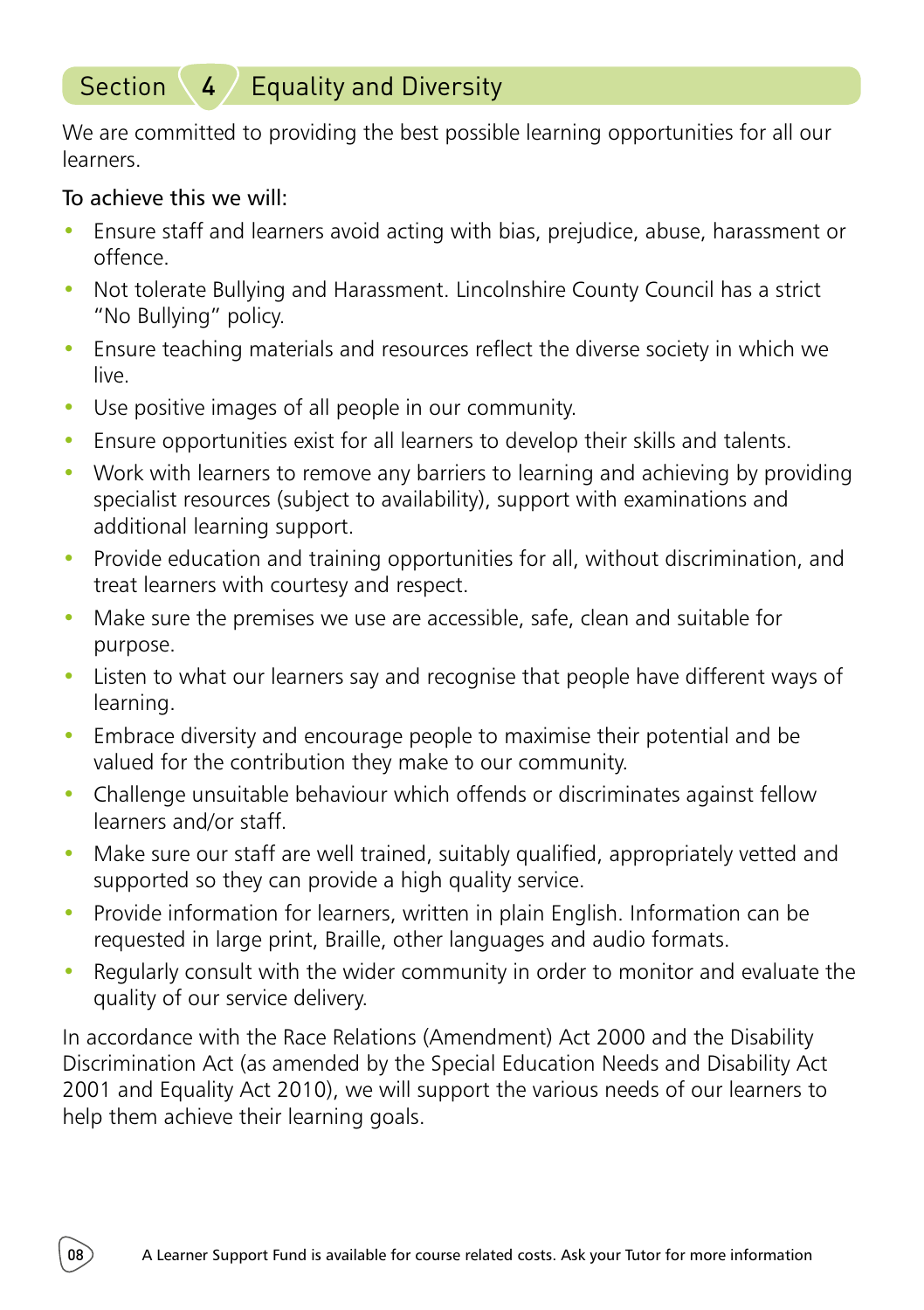### Section  $\binom{5}{3}$  Safeguarding

#### We seek to provide a safe learning environment by:

- Valuing learners by listening and respecting them
- Adopting safeguarding guidelines through procedures and a code
- of conduct for staff and volunteers
- Recruiting staff safely
- Sharing information about concerns with agencies who need it and involving learners and their parents/carers appropriately
- Having robust Adult and Children's Safeguarding Policies in place to create a safe and secure learning environment that promotes well-being and security at the venue, essential for all learners and staff. You have the right to feel safe where you learn and it is the responsibility of all staff and learners to help achieve this.

We are committed to providing a learning environment where all learners feel confident that everybody is treated fairly on their chosen learning programme.

To achieve this our learners and staff are:

- Reminded to respect other people's right to safety and not to hurt or abuse or threaten to hurt or abuse others
- Taught by appropriately vetted and monitored staff and volunteers
- Provided with effective personal care support, where appropriate
- Given guidelines, procedures and information to address harassment, hurt and bullying, and how to seek help where necessary
- Taught by trained staff, skilled in supporting the various needs of learners and who challenge inappropriate behaviour and language

### Safeguarding Statement

If you feel you have not been treated fairly, or if you have been harassed or bullied during your course, please speak to your Tutor or another member of the staff who will deal with your complaint promptly and confidentially. Alternatively, you can speak in confidence to the Customer Service Centre on 01522 782011.

#### Personal Safety – Hints and tips

- Try to avoid being out and about and on your own, particularly after dark
- Radiate confidence not vulnerability
- Avoid taking shortcuts along dark alleys, through parks or wasteland.
- Keep to the middle of the pavement away from car doors and hedges
- Only use well lit, busy roads
- Try to avoid waiting at isolated bus stops
- Always carry some cash.



**Education & Skills Funding Agency** 



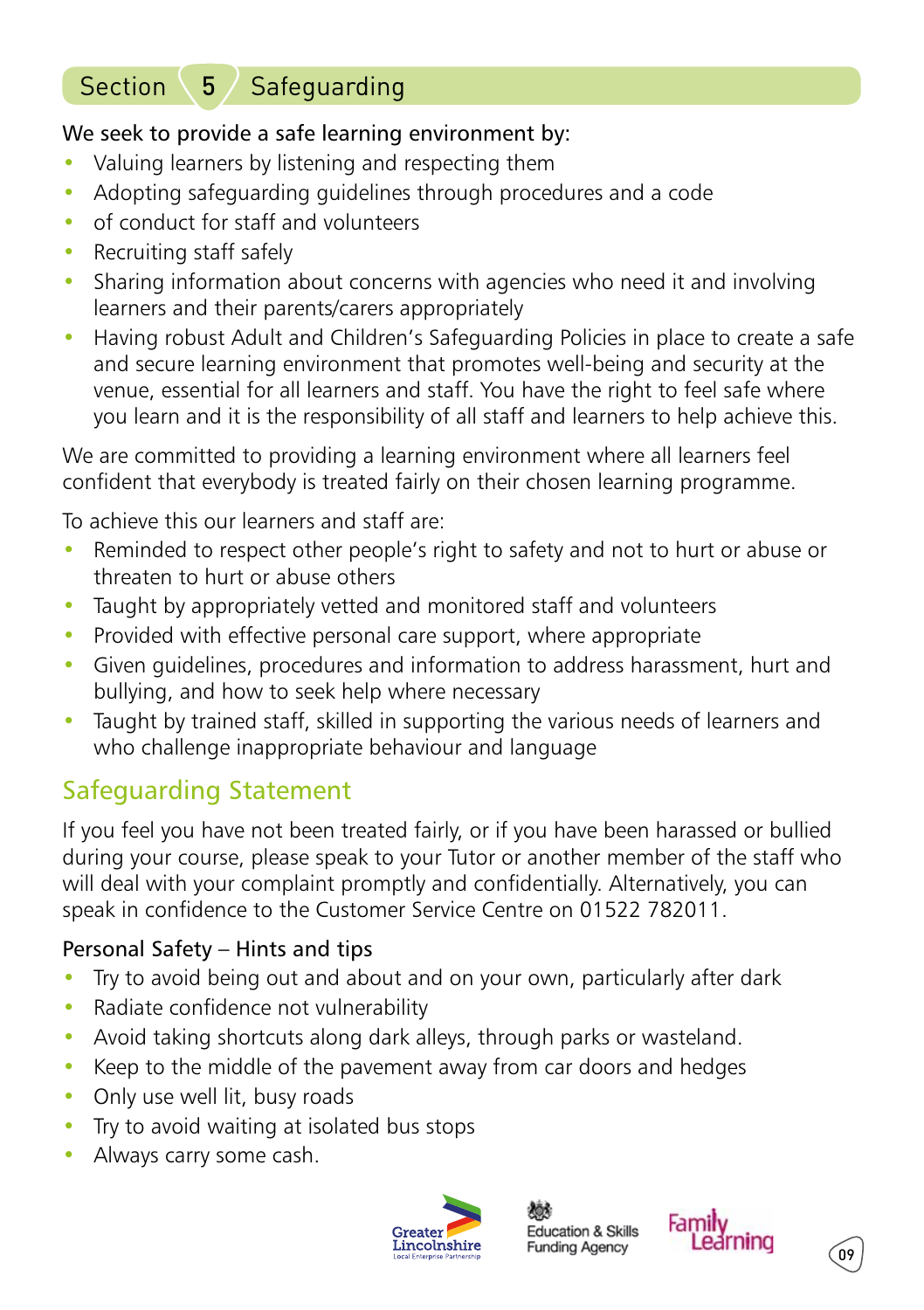### Safeguarding Vulnerable Groups

Anyone who works or has contact with vulnerable groups has a duty of care to report actual or suspected abuse. If you have any concerns please contact the Customer Service Safeguarding Vulnerable Groups number 01522 782155. Our Safeguarding arrangements meet with the requirements of the Protection of Freedom Act 2012.

### PREVENT

**Prevent** is part of the national counter-terrorism strategy and aims to stop people being drawn into or supporting terrorism.

**Prevent** operates in the pre-criminal space, so it's about supporting individuals and re-directing them not criminalising them.

**The Police** will work together with Lincolnshire County Council to provide practical help to prevent people from being drawn into terrorism and violent extremism and ensure that they are given appropriate advice and support.

**Terrorism and Violent Extremism** may be related to any religion or faith or to political or environmental issues.

There is no single route into terrorism and violent extremism, nor is there a simple profile of those that may become extremists.

Should you have any concerns about somebody you know then please contact Lincolnshire County Council on

**01522 555367** or via email at **prevent@lincolnshire.gov.uk**

You may also contact the Police to discuss your concerns on

**01522 885350** or via email at **prevent@lincs.pnn.police.uk**

Full information on Prevent is available on the Lincolnshire County Council website: **www.lincolnshire.gov.uk** (type in Prevent in the search bar)

 For advice on Prevent please ring Lincolnshire County Council on **01522 555367**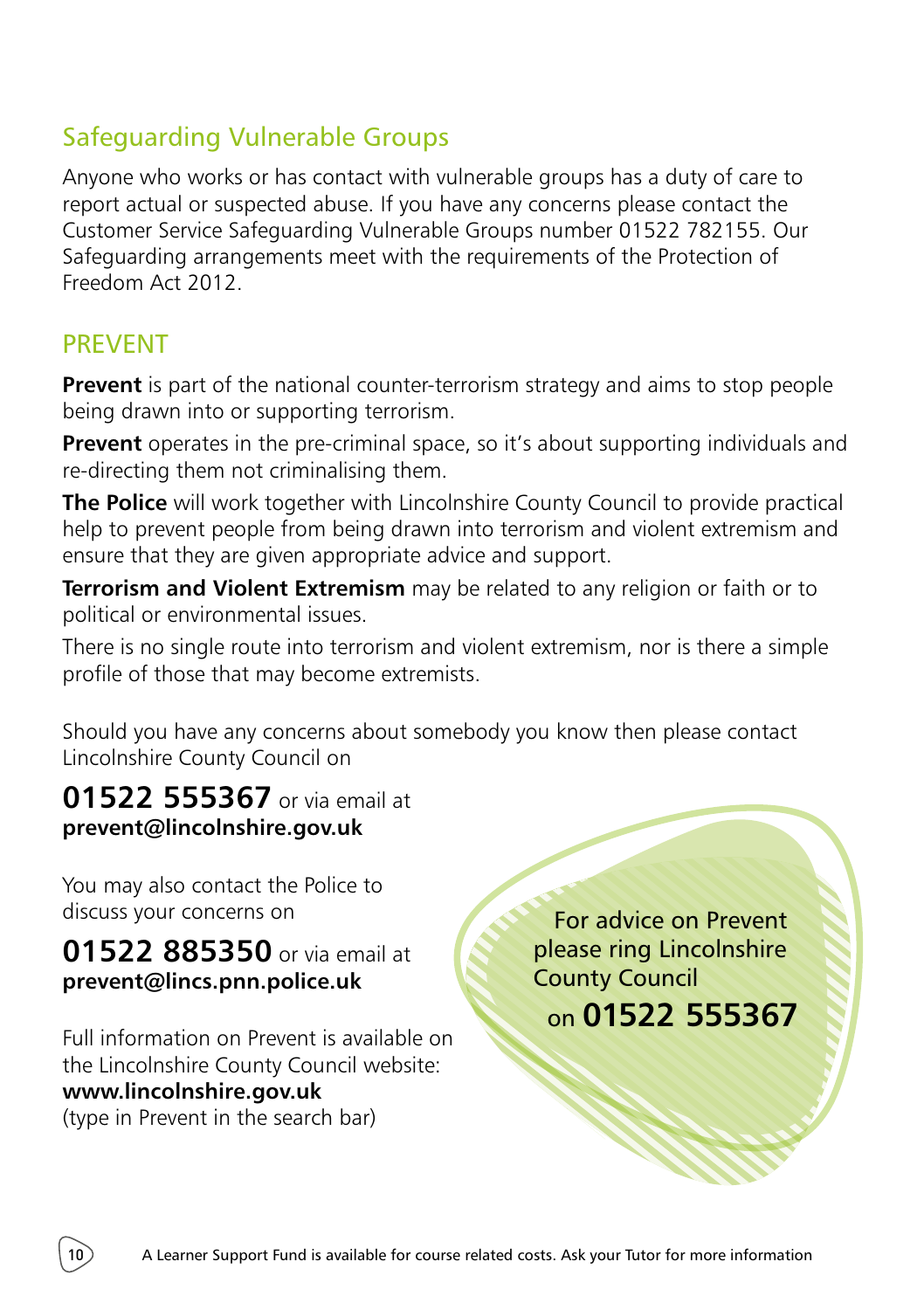### Section  $6/$  Health and Safety

- Make sure you follow any Health and Safety instructions given to you by a Tutor or other member of staff.
- Make sure you comply with safe working practices and use any safety devices and protective equipment provided.
- Make sure you know where fire exits are and that you know what to do in an emergency (this will be covered in the course induction).
- Report any Health and Safety issues or concerns immediately to your Tutor or another member of staff.

If you have been supplied with a Health and Safety book as part of your course please take time to read through it in your own time and if you have any queries please ask your Tutor in a future session.

Please take note of the following areas of safety below. When you have read them your Tutor will discuss the short quiz that follows with the group.

- 1. Do not leave things lying around unnecessarily; keep working areas and gangways clear. Push bags under the table. Be aware of items such as chair and table legs that may stick out. Close cupboards and drawers to avoid accidents.
- 2. Clean up spills immediately, wash hands after using materials and before handling food. Wear protective clothing when appropriate e.g. oven gloves.
- 3. Always walk when moving around the building.
- 4. Do not lift heavy objects.
- 5. Don't stand on chairs etc, to obtain items out of reach.
- 6. Take extra care when handling scissors and knives for example pass them to others in the group, do not slide or throw items across the table.
- 7. Follow the guidelines given by your Tutor when using computer equipment.
- 8. If there is a fire alarm, leave the premises immediately. Do not stop to collect personal items. Do not collect children from crèche they will be taken out separately. Follow the Tutor to the assembly point.
- 9. Be aware of where you can access First Aid assistance and note this on page 2.
- 10.Please inform your Tutor of any accidents within the session.
- 11. Lincolnshire County Council has a "No Smoking" policy.

Talk to your Tutor if you would like any Health and Safety advice.



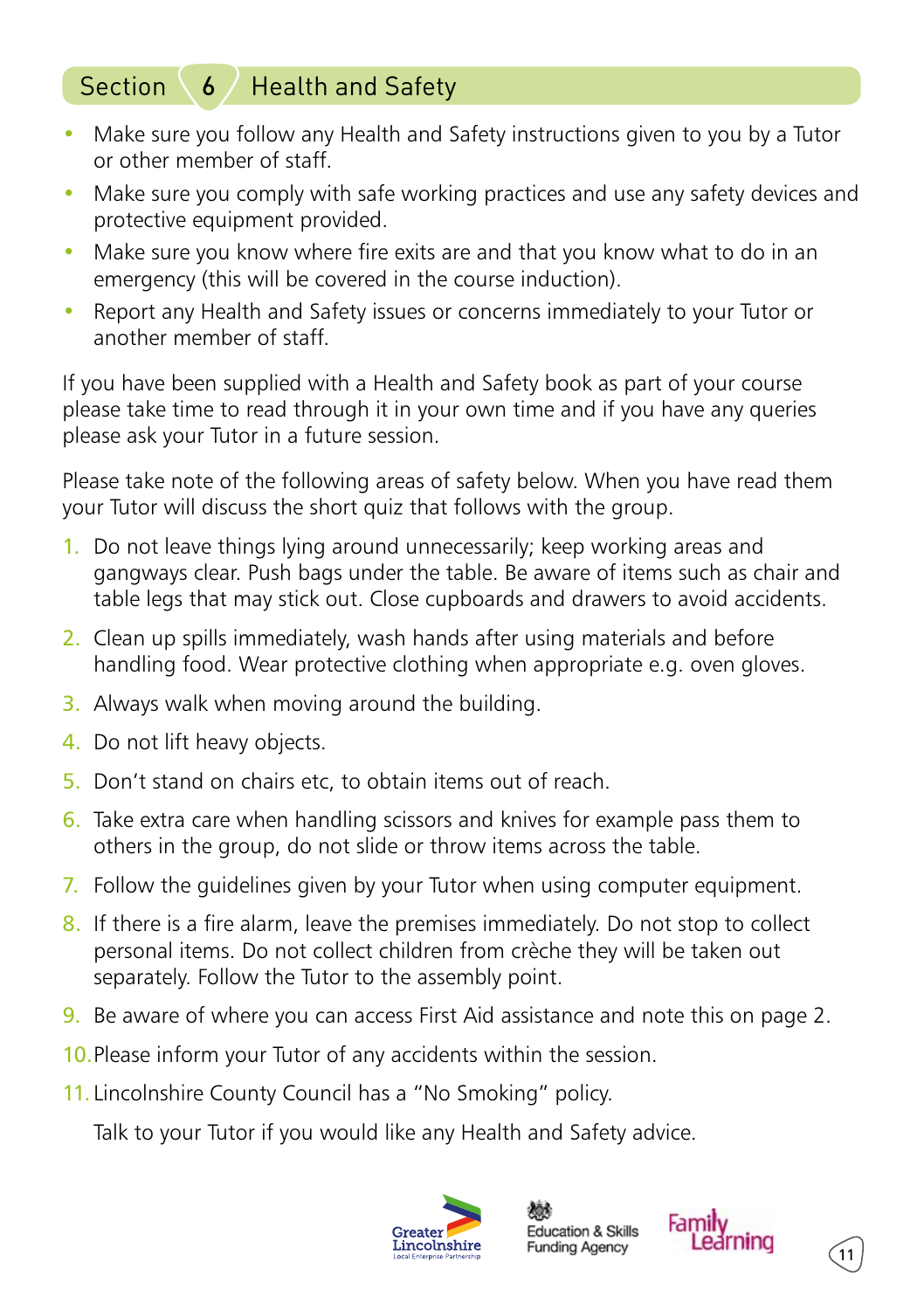### Section  $\langle 7 \rangle$  Health & Wellbeing

#### **There is a lot of evidence to suggest that taking part in new activities can improve your health and wellbeing.**

Taking part in learning activities, such as the ones promoted in this brochure, has the potential to widen social networks, improve employment prospects and boost self-esteem. It may also improve physical health and reduce the risks for developing depression.

#### **The brain is like a muscle – if you don't give it a regular workout, it loses tone.**

Here are some tips to help you improve your mental fitness.

- Exercise for 30 minutes every day. Physical exercise delivers oxygen to the brain. This can help to improve your memory, reasoning abilities and reaction times.
- Read often and read widely. Keeping an active interest in the world around you will help to exercise your brain and improve your mental fitness. Visit your local library to browse the wide selection of books on offer.
- Boost your levels of vitamin B. Eat plenty of wholegrain cereals, leafy greens and dairy foods. Vitamin B is essential to brain health.
- Challenge your intellect and memory. Stretch yourself mentally by learning a new language, doing the cryptic crossword or playing chess. This is important for brain health and good for your social life.
- Take time to relax. Excess stress hormones like cortisol can be harmful to the brain. Schedule regular periods of relaxation into your week.
- Take up a new hobby. Learning something new gives the 'grey matter' a workout and builds neural pathways in the brain. Visit www.2aspire.org.uk to find out about courses delivered locally in Lincolnshire.
- Actively manage your health. Conditions such as diabetes or heart disease can affect mental performance if not diagnosed and treated. Have regular check-ups with your doctor to prevent future problems.
- Engage in stimulating conversations. Talk to friends and family about a wide range of topics. This gives your brain an opportunity to explore, examine and enquire.
- Exercise your brain with others. Watch, question and answer game shows and enjoy the competitive spirit. Involve the family in regular games to test their general knowledge.

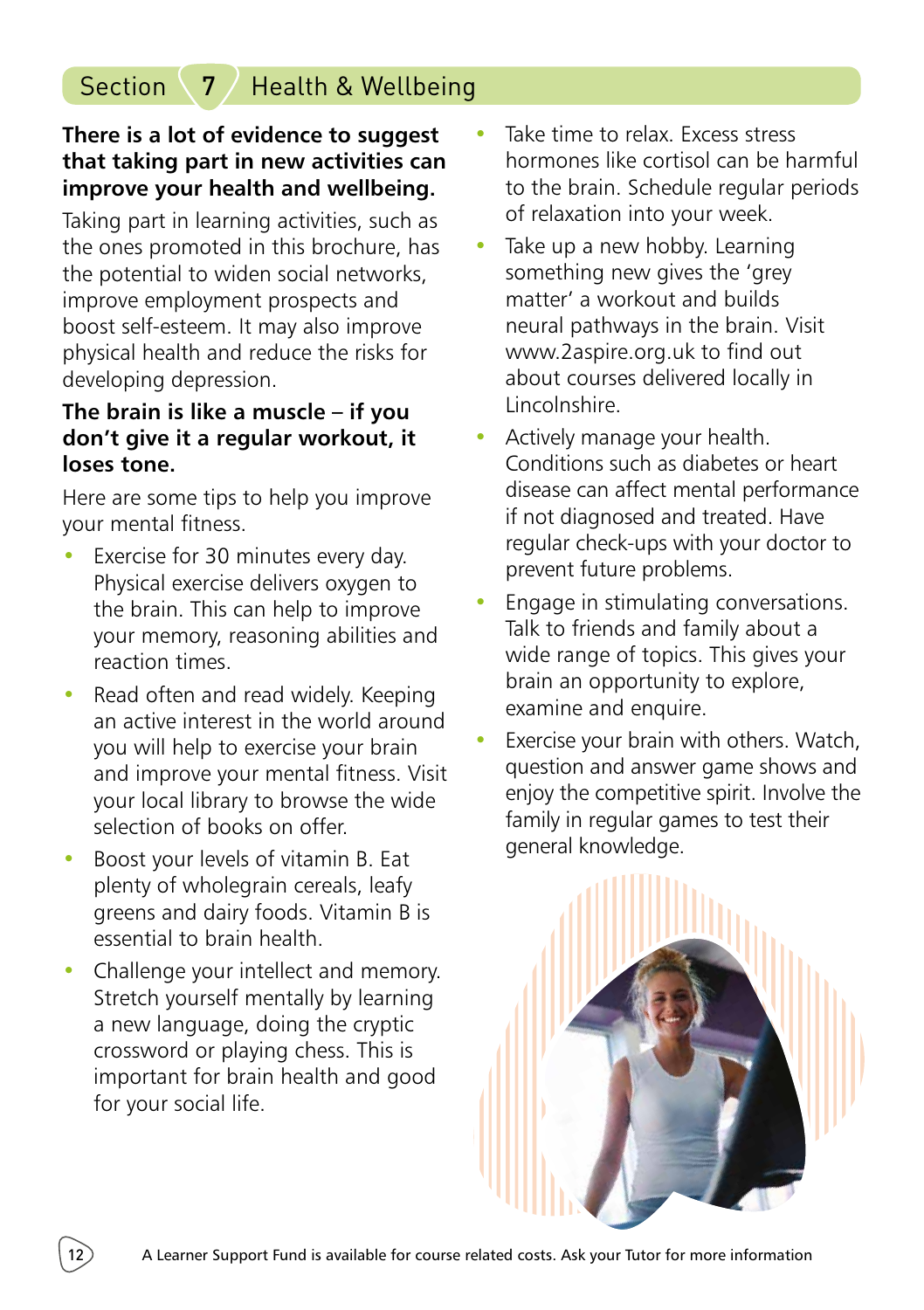### Section  $8/$  General Information

#### Quality Improvements

We need to check the quality of our courses and your feedback helps us to do this. We may ask you verbally for feedback or ask you to fill in a questionnaire.

Your Tutor will discuss with you how well you are progressing against the targets you set at the beginning of your course. From time to time a member of the Adult Skills and Family Learning Team will come into your class to observe your Tutor. This person may also want to talk to you and look at work you have produced.

#### Record Keeping, Confidentiality and Data Protection

We have to record some information for the Education and Skills Funding Agency who funds our courses, and we will ask you to fill in some forms during your course.

We will only share this information with the Education and Skills Funding Agency and any other learning provider you enrol with, and will keep data about you confidential from any other party. If you want to find out what information we hold about you, or want any further details, please see the General Data Protection Regulation (GDPR) section on page 15

#### Cancellation of Sessions

If a session is cancelled we will endeavour to let you know. Replacement sessions will be arranged.

#### Adult Skills and Family Learning Qualifications

A number of our courses offer the opportunity to gain a nationally recognised qualification at a level to suit you. The Service provides fair access to assessment for all learners on qualification courses. Assessments will be carried out in accordance to the requirements specified by the relevant awarding bodies and the Joint Council for Qualifications (JCQ). Further information can be found at: https://2aspire.org.uk/ learners/learner-support/





**Education & Skills Funding Agency** 



13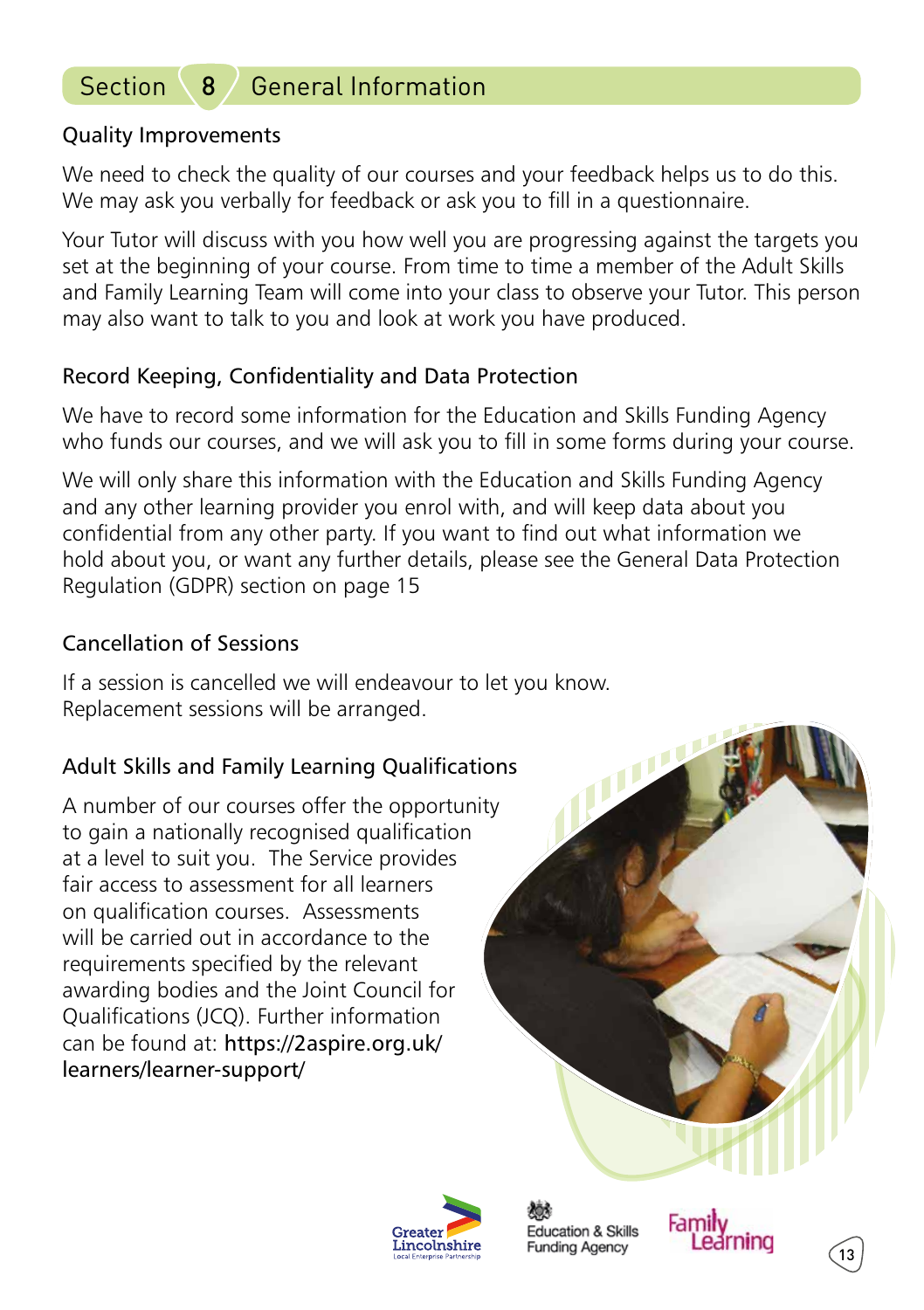### Compliments, Complaints and Comments

If you have any compliments and/or comments you would like to make about your course please talk to your Tutor or contact the Customer Service Centre on 01522 782011, email Customer services@lincolnshire.gov.uk.

We aim to provide a good standard of service but sometimes things go wrong. We will sort things out quickly and effectively. Please talk to your Tutor or another member of the Adult Skills and Family Learning Team if you have any problems.

If you are still unhappy, you can get a leaflet called "How to Complain" from Customer Services Centre on 01522 782011, email Customer services@ lincolnshire.gov.uk or you can log the complaint electronically via our website at www.lincolnshire.gov.uk.

### Unique Learner Number

A Unique Learner Number (ULN) is a personal 10-digit reference number which is used alongside and to access the Personal Learning Record of anyone over the age of 14 involved in UK education or training. The ULN links together all of your learner experiences, exam results and qualifications into an online learner record. Further information about the ULN can be found at: https://2aspire.org.uk/learners/

### Support Services

Information on a range of support services to help **people get to where they want to be in life**, from mental health to job hunting support, can be found at: https://2aspire.org.uk/learners/support-services/

### **Sustainability**

In response to climate change and the 2050 national net zero carbon target, LCC has developed a Green Masterplan that sets out the guiding principles of how they will meet this challenge. The three guiding principles are:

- Don't waste anything
- Consider wider opportunities
- Take responsibility and pride

For more information on the Green Masterplan please visit: https://www.lincolnshire.gov.uk/ homepage/128/green-masterplan

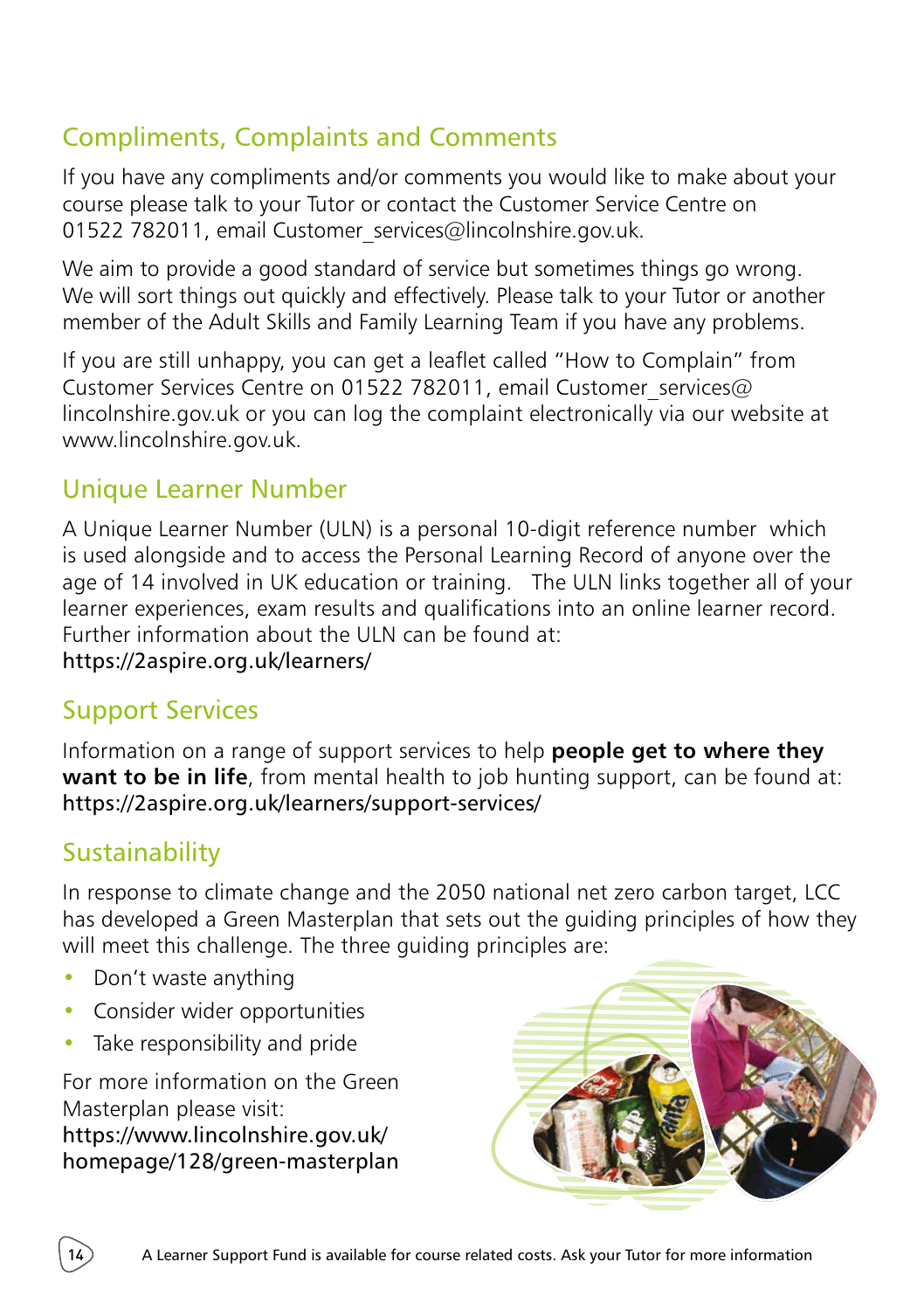### General Data Protection Regulation (GDPR) 2018

Background: Everybody working in the Adult Skills and Family Learning Service is affected by the GDPR which regulates data protection and privacy for all individuals within the European Union. Under this Regulation, Lincolnshire County Council is the controller of the data you provide.

In accordance with our Safeguarding Policy, only appropriate Adult Skills and Family Learning Service personnel have access to personal data, and strict guidelines apply to its processing.

Your personal information is used by the Department for Education (DfE) to exercise its functions and to meet its statutory responsibilities, including under the Apprenticeships, Skills, Children and Learning Act 2009 and to create and maintain a unique learner number (ULN) and a personal learning record (PLR).

Your information will be securely destroyed after it is no longer required for these purposes.

The information you provide may be shared with other partner organisations for purposes relating to education or training.

Further information about use of and access to your personal data, and details of organisations with whom the data is regularly shared are available at:

#### https://www.gov.uk/help/ privacy-policy

The Adult Skills and Family Learning Service's privacy notice outlining how it applies data protection principles to processing data is available at www.2aspire.org.uk

**Thank you so** much for the lessons. It has changed my life. I am not so scared of the Internet now. It has made so much difference to us. I can't thank you enough. You took my fears away and I am really enjoying using the Internet. Brilliant.

> iPADs for the terrified learner feedback **Thank you for all your help and**  patience, you changed my life for the better. I have now learnt to trust again.<sup>77</sup>

> > Learner feedback



**Education & Skills Funding Agency** 



15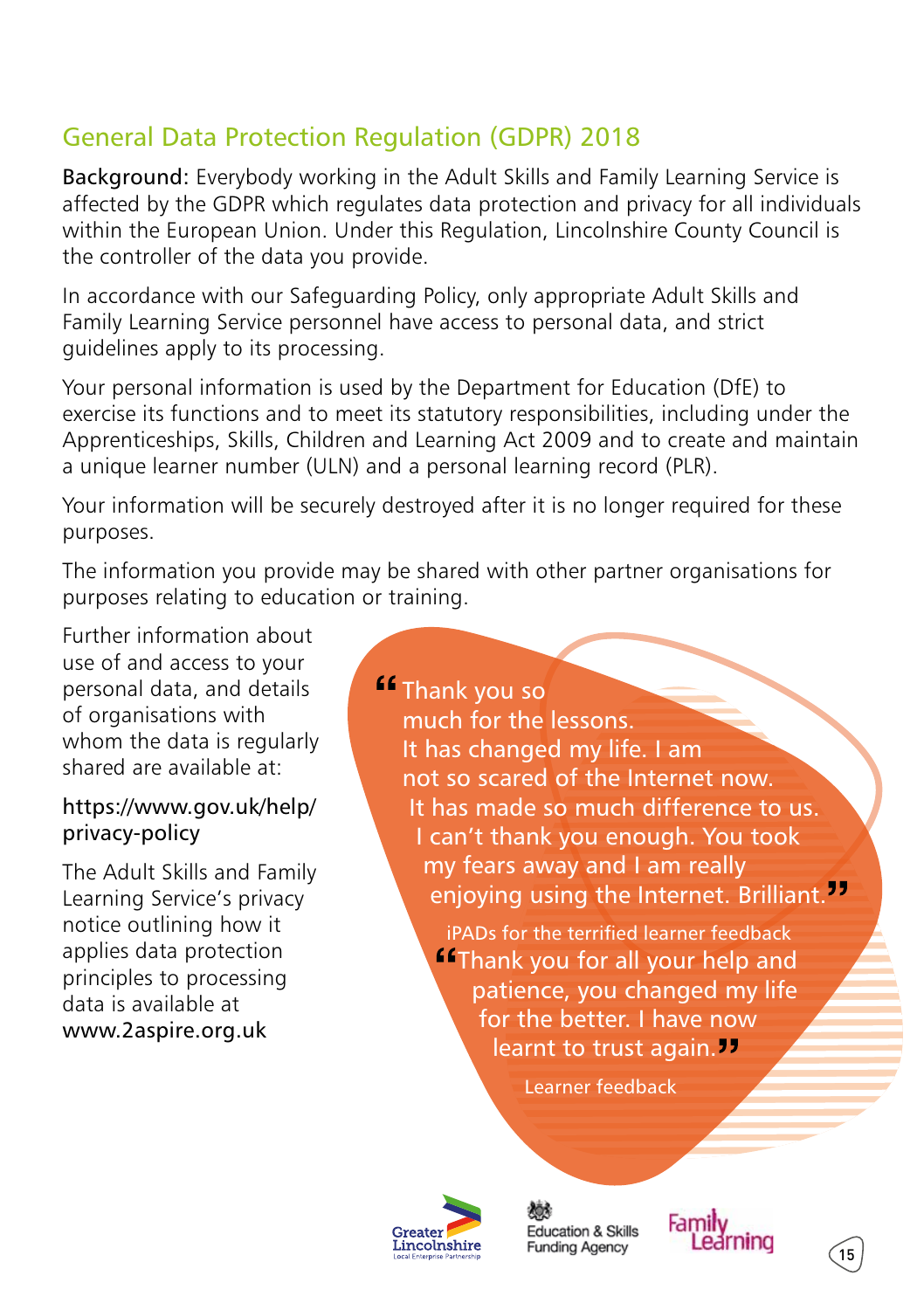### Section 9 / Family Learning

Family Learning courses offer free, fun learning for parents, carers and children to learn together.

- All courses are FREE
- Wide choice of courses available
- Helps you support your child with reading, writing and the national curriculum
- Opportunity for quality time with your family
- Builds confidence in you and your child
- Fun and informativel

#### Family Learning courses include:

- Family Fun Outdoors
- Learning through Play
- Let's Talk
- Family Crafts
- Family Fun with Food
- Family Fun with Reading
- Keeping up with the children ICT
- Grow Your Own
- Be Happy and Healthy
- Let's Talk for Parents with English as a second language

#### What our learners say about Family Learning:

"This course has made me realise how important it is to listen to my child properly. Hearing their needs and feelings gives them confidence, helps with Family Learning in Action their speech and social life. I have become a more understanding mum to my children as a result of this course"



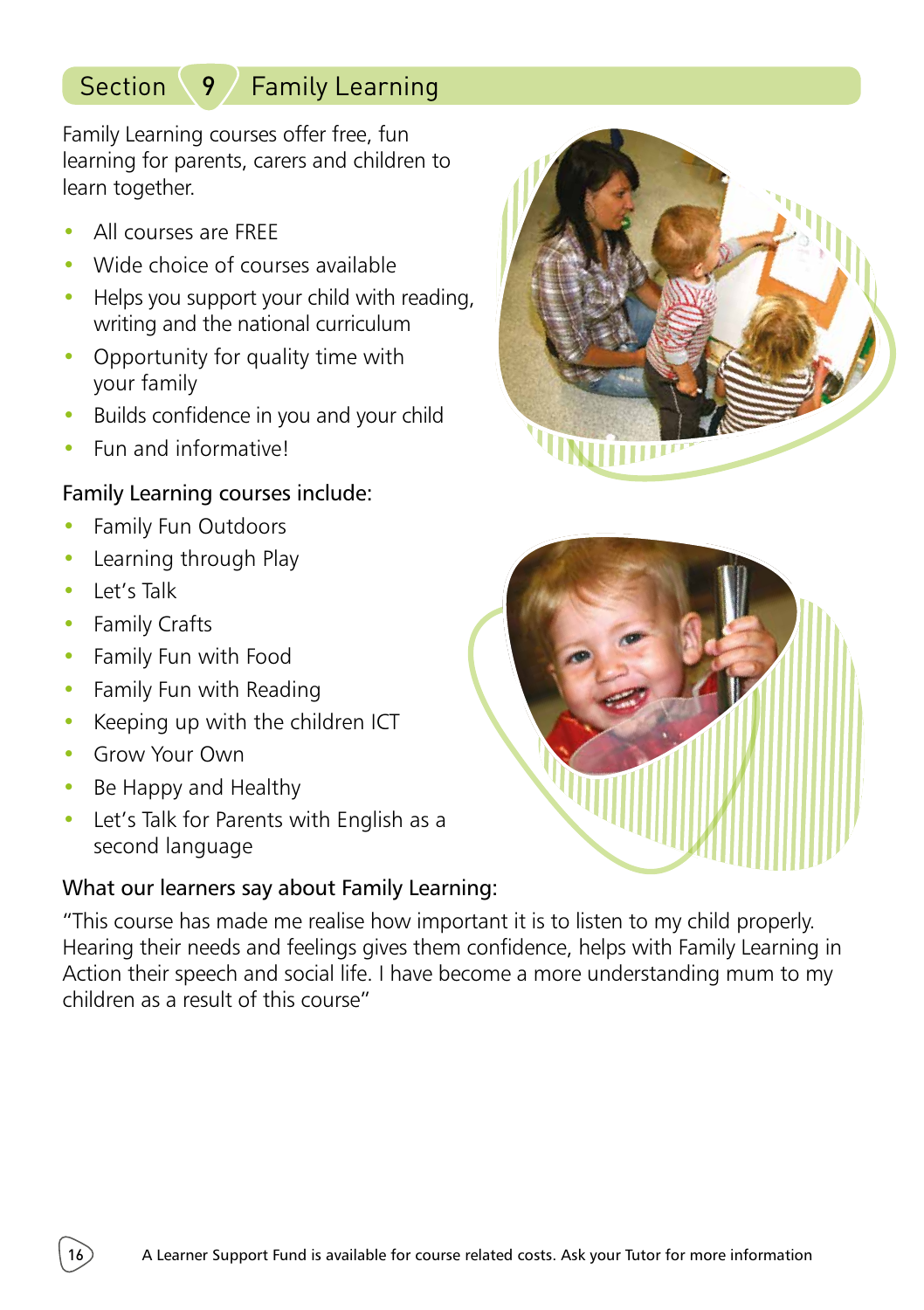### Section 10 Apprenticeships

Apprenticeships provide opportunities to both the Apprentice and the Employer and are increasingly recognised as the gold standard in work-based learning in many industries. Apprenticeships give aspiring professionals the real world experience they need to get the edge inbusiness.

Apprentices learn in the workspace, building up work based knowledge and skills, gaining qualifications and earning money all at the same time. Most of the training is 'on the job' – working with a mentor to learn job-specific skills at your place of work. Additional skills and knowledge are provided by a college or work-based learning training provider.

To find out about Apprenticeships in Lincolnshire please visit:

#### **www.apprenticeships.org.uk**

### Section 11 Skills for Life

Would you like to improve your letter writing, feel more confident with spelling and completing application forms? Would you feel happy if you could check and manage

> your money, understand percentages and help your children with their homework?

> > Functional Skills qualifications in English and maths at Levels 1 and 2 are available from learning providers across the county. Courses and qualifications are free! You'll receive lots of help while you learn.

To find out more contact the National Careers Service on: 0800 100 900 or visit their website: www.nationalcareersservice.direct.gov.uk

If you think you need additional support in English or maths to complete your course please speak to your Tutor.







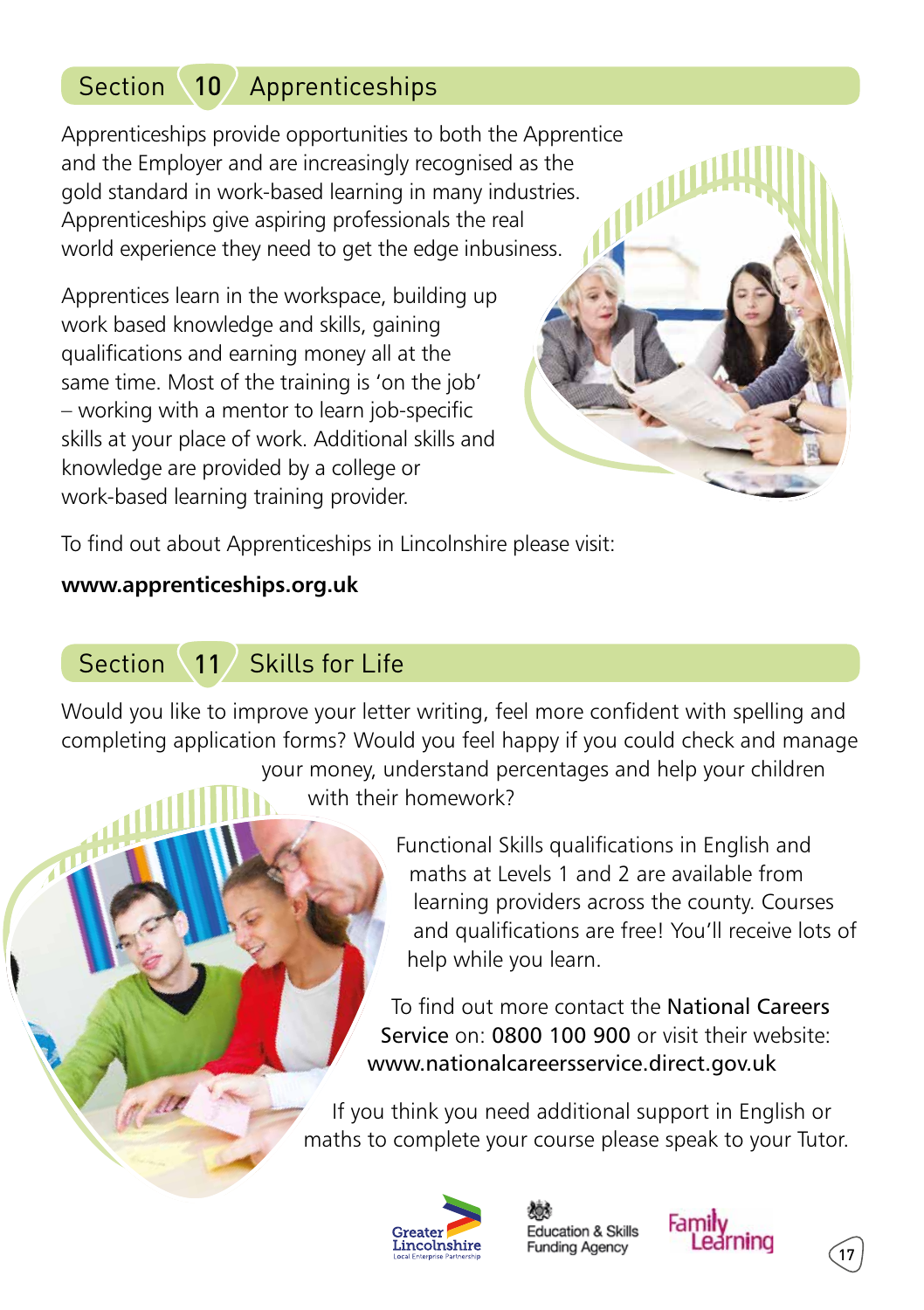### Section \12 Digital Skills

The Internet has become a major part of many people's lives. As more and more businesses and support services move on-line, the need to understand how to use the internet has become essential. Digital Literacy, the term used to describe these skills, is now being offered by many learning providers either as a separate course or as part of other courses.

心儿

- Apply for benefits, your car's tax disc or your TV licence;
- Make telephone or video calls to friends anywhere in the world:
- Order your shopping to be delivered to your door;
- Share photos, thoughts and ideas with friends or likeminded people;
- Promote yourself, find and apply for jobs; and
- Learn, develop and gain a qualfication.

A lot of people are put off getting online because they think it will be too complicated or they are worried about the dangers associated with it. If you have children it's useful to talk to them about their online habits and learn e-safety together.

- Think carefully about what information you share and where; for example do you put when you're on holiday on your social networking site, do you share your birthdate with people (who could use it to steal your identity) and do you use the same password for everything?
- Make sure you know how to access online finance (your bank or loan company) securely, so you don't accidentally give the details to a website pretending to be your bank;
- Use in-built privacy settings to protect the information you need to keep safe;
- Ensure your computer security software is up to date; and
- Be aware that some websites or devices may share information (such as your location) without you realising it.

Visit **www.getsafeonline.org** for more advice on staying safe online.

Please visit **www.2aspire.org.uk/learning-for-digital-skills/** to find out about free online digital skills courses, or alternatively browse the course offer to find a digital skills course taking place near you.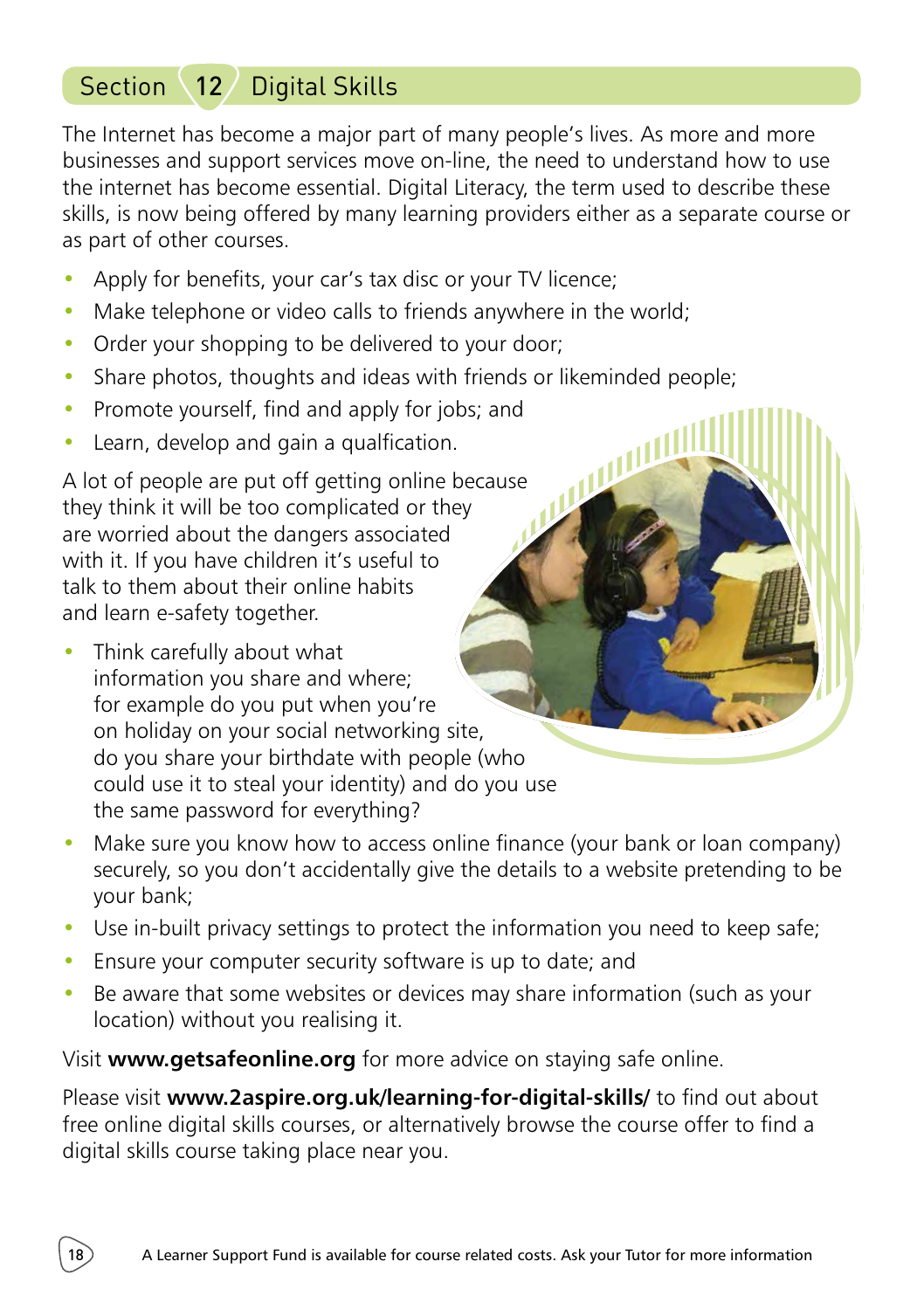### Section 13 Digital Safeguarding

Computer skills are vital to access employment and are classed as an essential skill for life. Internet use for work, home, social and leisure activities is expanding across all sectors of society as is the use of new technologies that enable easier communication and sharing of information. All of these have the potential to enhance our daily activities but may equally present challenges to us all in terms of keeping ourselves safe.

Learners will be encouraged to access various technologies in sessions and in some independent research and therefore expected to follow the Lincolnshire County Council's (LCC) Acceptable Use Policy (AUP) for learners and staff.

### Learners' Responsibilities

We expect Learners who take part in Lincolnshire County Council IT, Digital Skills or Online Learning courses to follow the guidance and their e-safety responsibilities as outlined below:

Learners should fully participate in e-safety activities and report any suspected misuse of the internet to a member of staff.

#### Learners & Staff are expected to:

- Behave in a safe and responsible manner
- Treat equipment with respect
- Be polite and not use e-mail, social media or blogs etc to make negative comments, bully or insult others
- Use the resources only for educational purposes

#### Learners & Staff must not:

- Use someone else's login details or share your own
- Have any inappropriate files (e.g.copyrighted or indecent material)
- Attempt to circumvent or "hack" any systems
- Use inappropriate or unacceptable language
- Reveal their personal details or passwords
- Visit websites that are offensive in any way
- Use chat rooms or newsgroups (unless asked for educational use)
- Download anything inappropriate or install any programs
- Download Apps that are not for education purposes.
- Photograph any other person without their consent.

#### Breaching these Rules may lead to:

- Withdrawal of use of LCC technologies.
- Temporary or permanent prevention of access to the relevant pages on the Internet

If you have any concerns regarding information that you find on the internet you can report any findings through the following sites:

www.ceop.police.uk www.thinkuknow.co.uk www.parentzone.org.uk



**Education & Skills Funding Agency** 



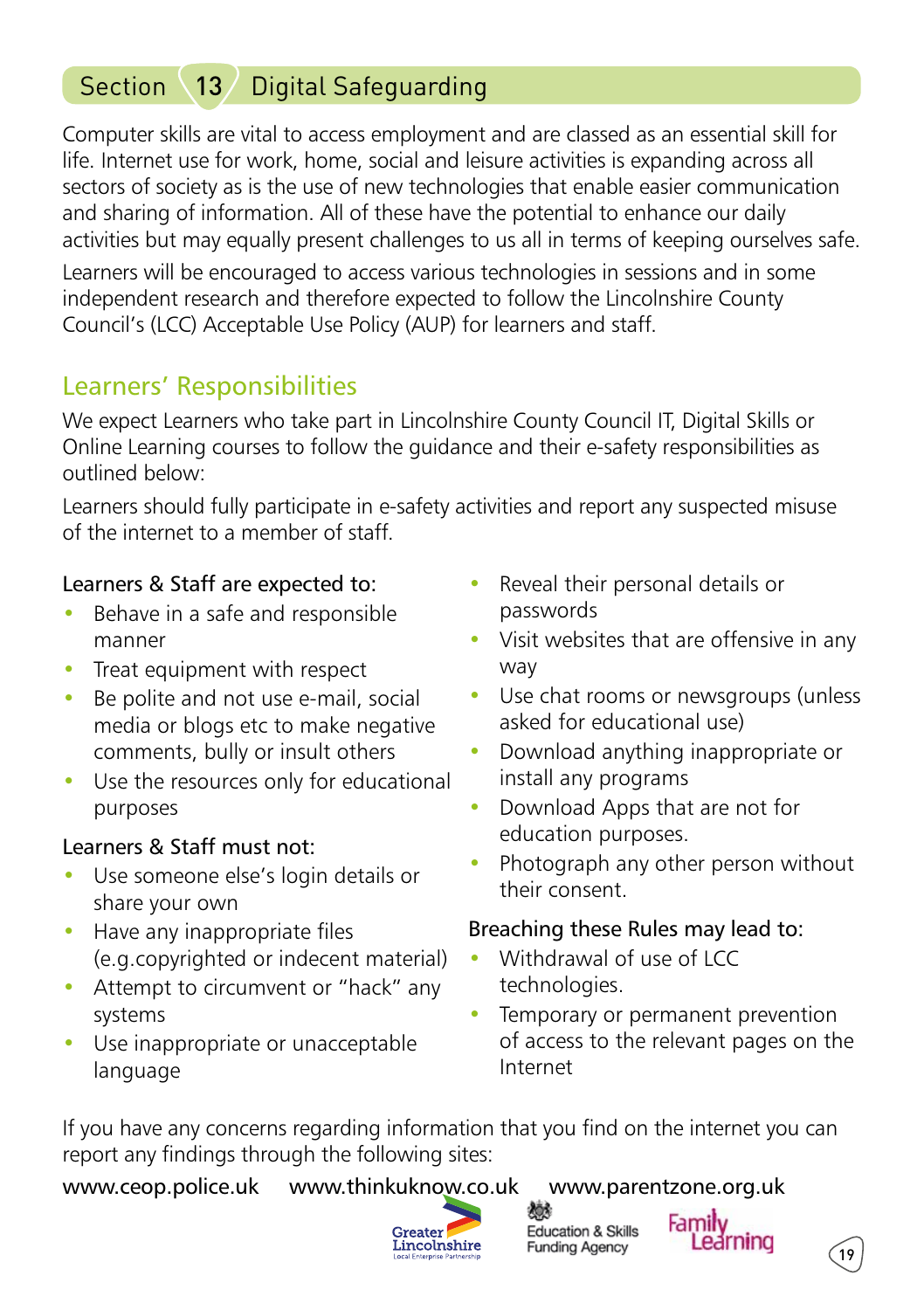### Section 14 Volunteering Opportunities

### Why volunteer?

Do you have time to spare and would like to gain new skills? Would you like to meet new people, make great friends and make a difference to others?

### Why not try volunteering?

There are as many reasons why people volunteer as there are benefits in volunteering. These range from building up your self-confidence and meeting new people, to trying something new and making a difference to the community you live in. For some, volunteering can be a route to employment, or a chance to try something different which may lead to a career change. Training and supervision will be given for all volunteering opportunities doing this course **33** Learner Feedback (CLIP)

### 'Feel valued, gain new skills and have fun!'

#### Volunteering opportunities

A wide variety of volunteering opportunities are available from helping out in your local school/ library/museum, working with children and the environment, working with a local charity and supporting and befriending families.

#### How do I find out more?

Contact your local Volunteer Centre and they will tell you about volunteering opportunities in your area. You can also find out about volunteering opportunities from your learning provider.

**Ask your local library or museum if there are any volunteering opportunities available.**

*<u>If</u>* Mark is an excellent

teacher who explains Maths in an interesting way and has lots of patience. I have gained a lot of confidence

Libraries: 01522 782010 Heritage sites: 01522 782040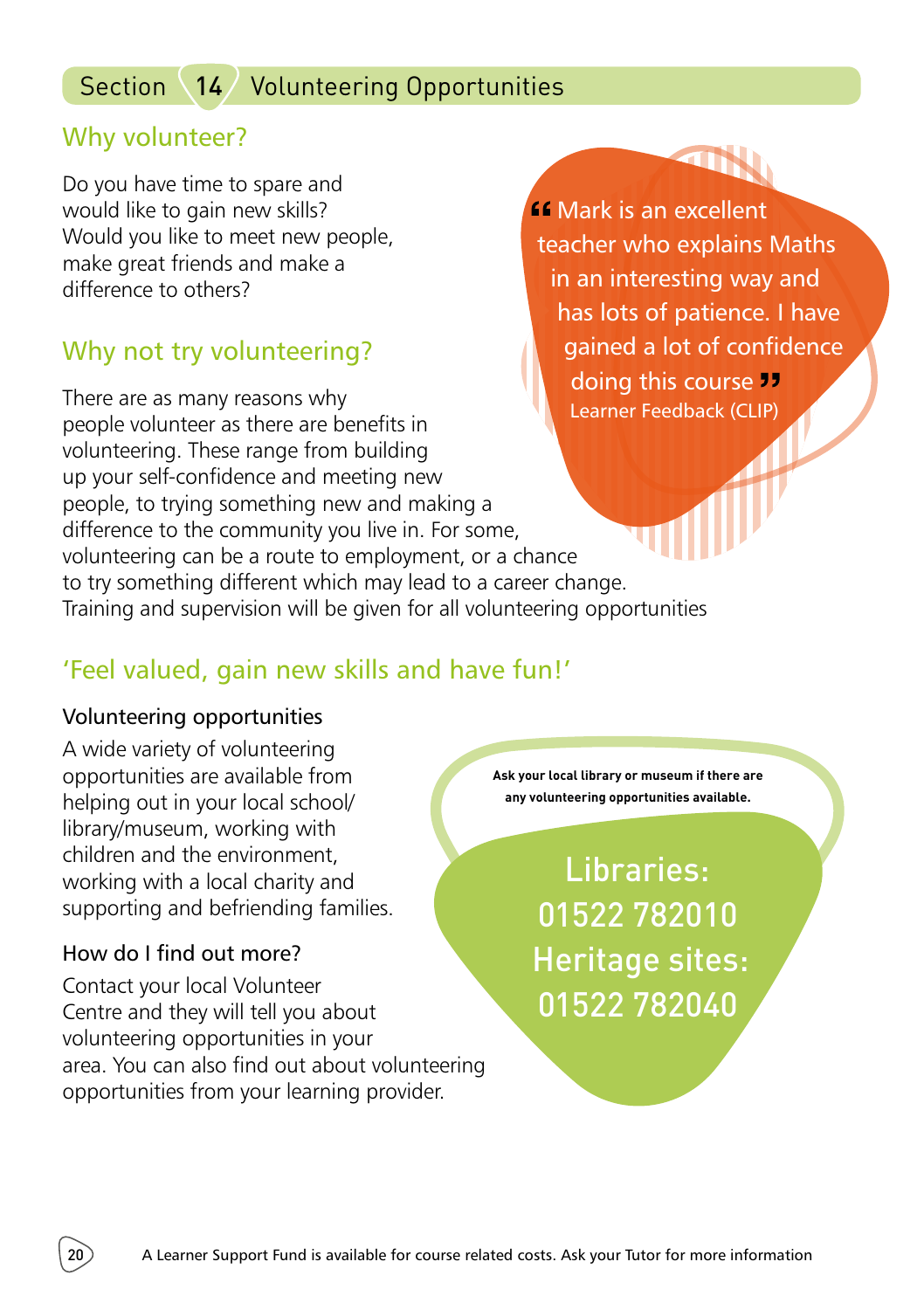### Volunteer Centres



#### **Lincolnshire Community and Voluntary Service: www.lincolnshirecvs.org.uk**

#### Head Office, Boston

c/o Boston Borough Council Municipal Buildings, West Street, Boston, PE21 8QR Tel: 01205 510888 Email: enquiry@lincolnshirecvs.org.uk

#### South Kesteven

c/o South Kesteven District Council, Room 024, St Peter's Hill, Grantham, NG31 6PZ Tel: 01205 510888 Email: enquiry@lincolnshirecvs.org.uk

#### South Holland

c/o Tonic Health, 6 Broadgate House, Westlode Street Spalding PE11 2AF Tel: 01205 510888 Email: enquiry@lincolnshirecvs.org.uk Volunteer Centre Services: www.voluntarycentreservices.org.uk

#### East Lindsey

c/o East Lindsey District Council, Tedder Hall, Manby Park, Louth, Lincolnshire, LN11 8UP Tel: 01507 613080 Email: enquiry@lincolnshirecvs.org.uk



Connect to Support is an online, telephone, email and live chat service offering an information and advice library, community directory and marketplace for Lincolnshire residents.

Tel: 0300 303 8789 Website: lincolnshire.connecttosupport.org



**Volunteer Centre Services: www.voluntarycentreservices.org.uk**

#### VCS North Kesteven

The Old Mart, Church Lane Sleaford, NG34 7DF Tel: 01529 308450 Email: northkesteven@ voluntarycentreservices.org.uk

#### Lincoln

c/o City Hall, Beaumont Fee, Lincoln, Lincolnshire, LN1 1DF Tel: 01522 551683 Email: lincoln@v oluntarycentreservices.org.uk

#### VCS West Lindsey

The Guildhall, Marshall's Yard, Gainsborough, Lincolnshire, DN21 2NA Tel: 01427 613470 Email: westlindsey@ voluntarycentreservices.org.uk

### **Voice Ability**

VoiceAbility is an advocacy and involvement service for people who have; Learning Disabilities, Mental ill health, Dementia, Physical disabilities, Sensory Impairments.

Tel: 0300 303 1660 (Monday - Friday 9am - 5pm) Website: www.voiceability.org

Find out more about volunteering at https://2aspire.org.uk/careers-and-jobs/volunteering/





**Education & Skills Funding Agency** 



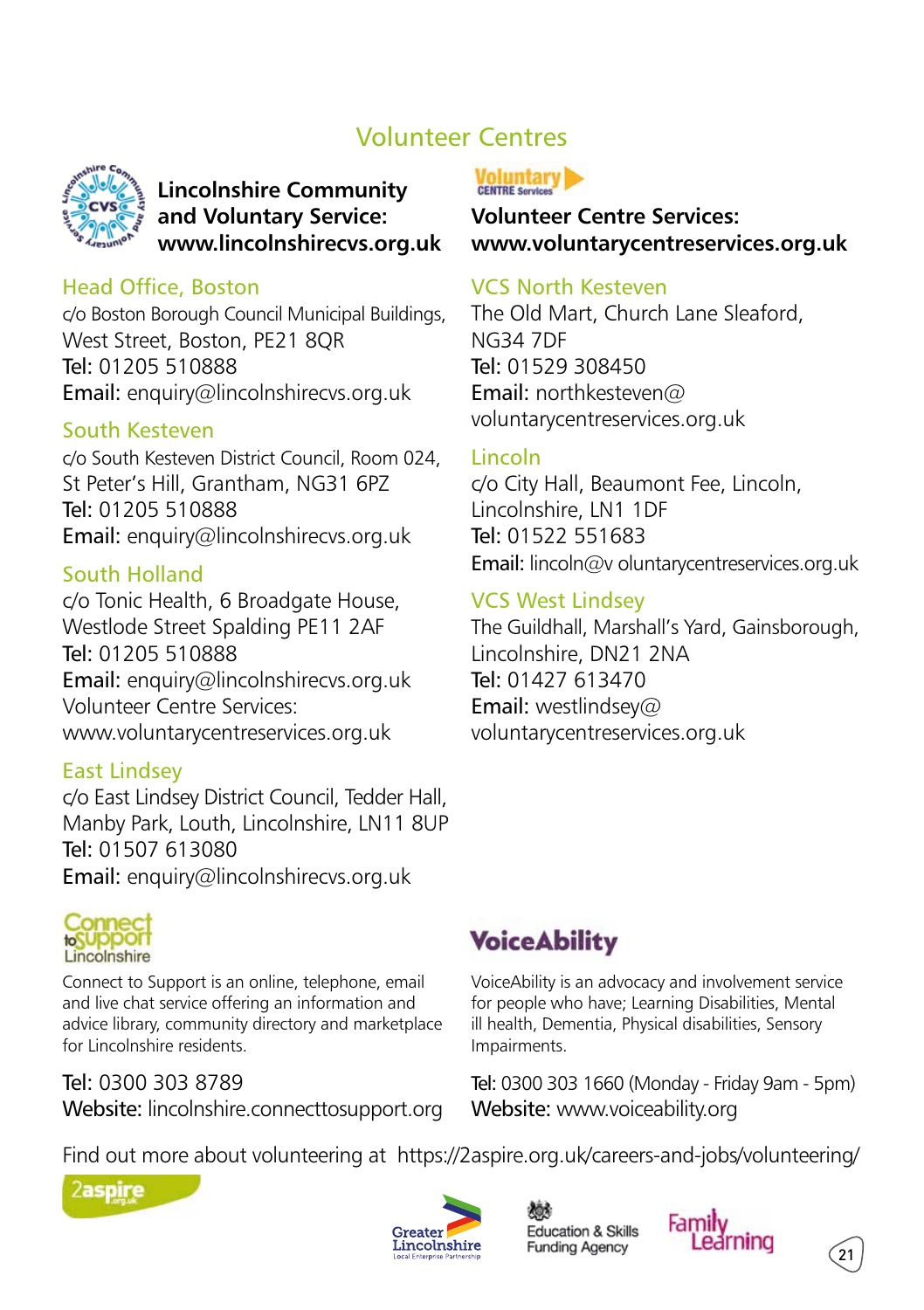### Section 15 Improving Employment Outcomes

### Adult Skills and Family Learning - working to improve employment outcomes

The Adult Skills and Family Learning Service promotes and delivers a wide range of learning opportunities to help people who are not in employment, education or training to develop the skills to gain employment and become 'job ready', supporting the needs of employers and learners in Lincolnshire, both now and in the future. The Adult Skills and Family Learning Service also delivers provision which will allow you to develop new skills to support future career changes.

Our courses will give you opportunity to develop key personal skills, qualities and attitudes required by employers as well as help you progress on your chosen course.

These can include:

- Work and life experience
- Good work ethic (personal qualities including being dependable and punctual)
- Good attitude conscientious, motivated, positive, honest
- Enthusiasm and commitment
- Ability to get on with colleagues
- Motivation
- Taking pride in work done, regardless of the level of the task
- Being customer focussed
- Good communication skills (particularly listening and interpersonal skills)
- Organisational skills
- Ability to solve problems
- Desire to learn new skills
- Good written, verbal, basic maths and computer literacy skills
- Having a bank account
- Understanding the importance of time-keeping
- Being aware of appropriate dress
- Understanding Health & Safety responsibilities
- Taking responsibility for own actions

Looking for inspiration to help you with your career choices? Greater Lincolnshire has a wealth of exciting job roles within diverse industries and sectors which can be found on the World of Work website: www.theworldofwork.co.uk



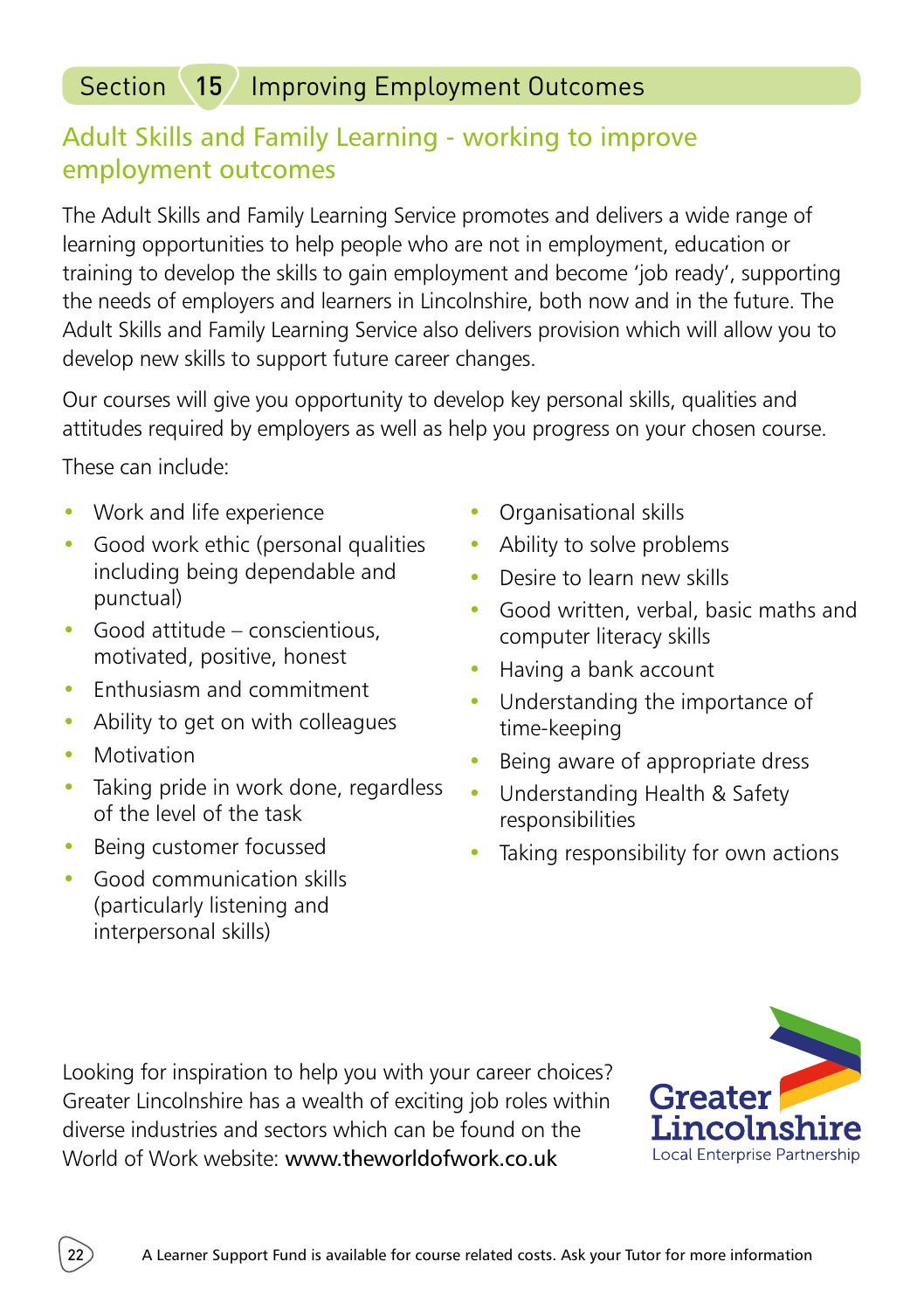### Section 16 National Careers Service

The National Careers Service makes it easy for everyone to find accurate information on learning and work, with professional advice to help you make the right choices. Advice is free of charge and available online, via webchat and over the phone.

#### The National Careers Service can help you:

- Understand the job market
- Find out about different careers and what qualifications and skills you require
- Identify the skills you already have and how to improve them
- Develop and personalise your CV
- Improve your face to face and digital interview skills
- Find a learning or training course
- Discover what funding is available to support your learning
- Provide redundancy advice and support

Currently the National Careers Service provide 1-to-1 support over the phone, WhatsApp, Microsoft Teams, Zoom and webchat to anyone. Individuals that are age 18+ (on benefits) or over the age of 19 can also access face to face support.

https://nationalcareersservice.direct.gov.uk or call 0800 100 900 Follow us on: Facebook: nationalcareersservice

Twitter: @nationalcareers

 **During the course I had practical help with my CV and accompanying letters … This has resulted in 100% success in job offers** Learner feedback

**K**Never felt rushed (and I'm not a fast learner!), thanks to the tutor's considerate style of teaching<sup>11</sup> Learner feedback



**Education & Skills Funding Agency** 



 $23$